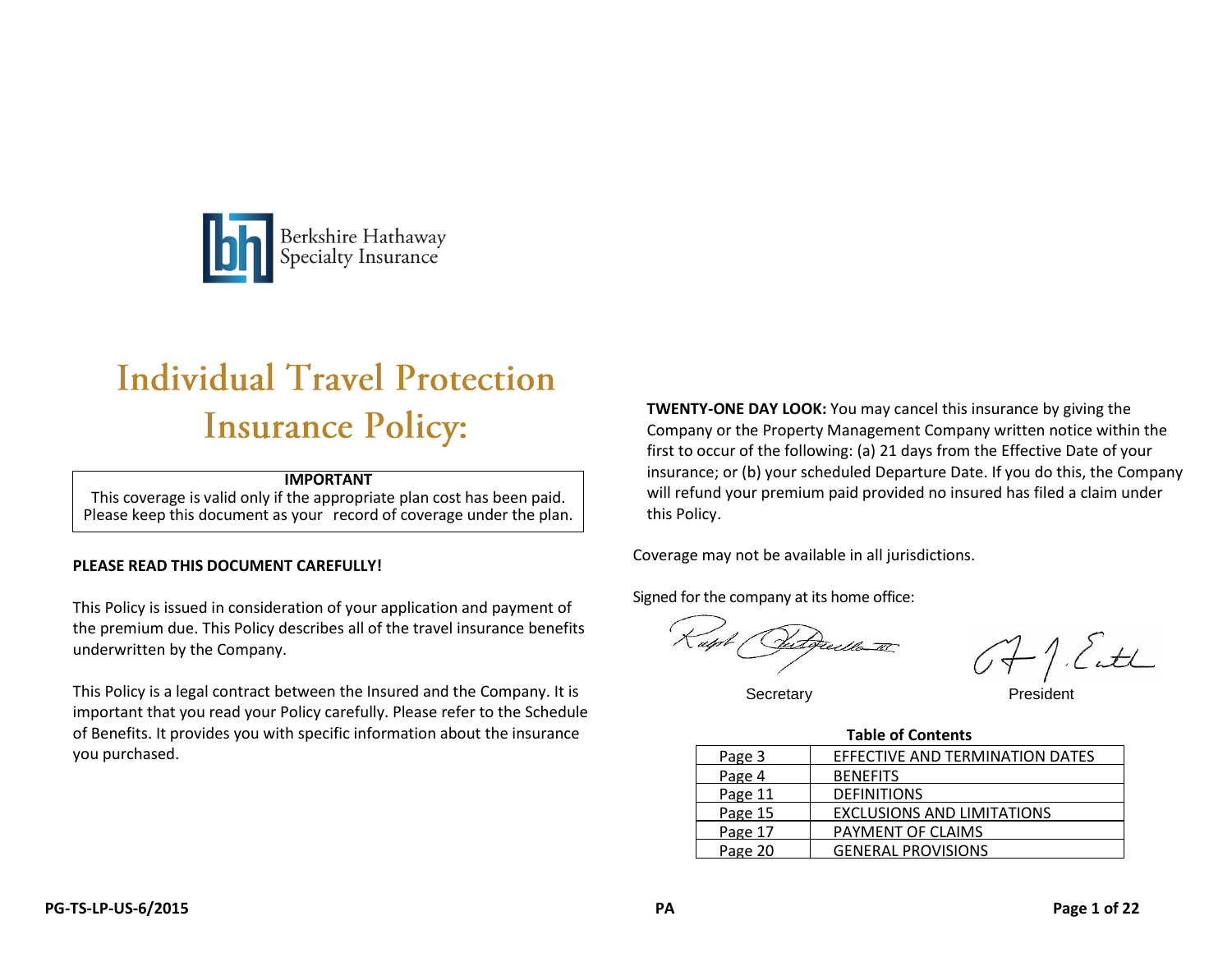#### **SCHEDULE OF BENEFITS**

*Insurance must be purchased at least 10 days prior to Departure Date on an existing reservation or at the time of a new reservation if within 10 days of Departure Date, whichever is later.*

*All coverages are shared between the Insured and Traveling Companions. All benefits are paid to the primary Insured named on the Company's records.*

|                                                           | Per Trip                                       |
|-----------------------------------------------------------|------------------------------------------------|
| Trip Cancellation                                         | Trip Cost up to a maximum of \$200,000         |
| Trip Interruption                                         | 150% of Trip Cost up to a maximum of \$300,000 |
| Vehicle Return                                            | \$1,000                                        |
| Bedside Companion - Daily benefit                         | \$100 per day, up to 10 days                   |
| <b>Frequent Traveler Benefit</b>                          | \$500                                          |
| Trip Inconvenience                                        | \$1,000                                        |
| Trip Delay                                                | \$2,000                                        |
| Pet Cover                                                 | \$25 per day                                   |
| Missed Connection                                         | \$2,000                                        |
| Baggage & Personal Effects                                | \$2,000                                        |
| Baggage Delay                                             | \$1,000                                        |
| Sporting Equipment Delay                                  | \$2,000                                        |
| Car Rental Collision Coverage                             | \$35,000                                       |
| Pet Return                                                | \$10,000                                       |
| Pet Medical Expense                                       | \$1,000 (\$50 Deductible)                      |
| <b>Security Deposit Protection</b>                        | \$2,000                                        |
| Accident Sickness Medical Expense                         | \$50,000                                       |
| <b>Emergency Evacuation &amp; Repatriation of Remains</b> | \$250,000                                      |
| Accidental Death & Dismemberment                          | \$25,000                                       |

#### **Maximum Limit Per Trip**

#### **Extra Coverage**

*(when the insurance plan is purchased within 3 days of Final Trip Payment)*

• Pre-Existing Medical Condition Exclusion Waiver

Any payments under this Policy will only be made in full compliance with all United States of America economic or trade sanction laws or regulations, including, but not limited to, sanctions, laws and regulations administered and enforced by the U.S. Treasury Department's Office of Foreign Assets Control ("OFAC"). Therefore, any expenses incurred or claims made involving travel that is in violation of such sanctions, laws and regulations will not be covered under this Policy. For more information, you may consult the OFAC internet website at<http://www.treasury.gov/resource-center/sanctions/> or the Travel Insurance Administrator representative.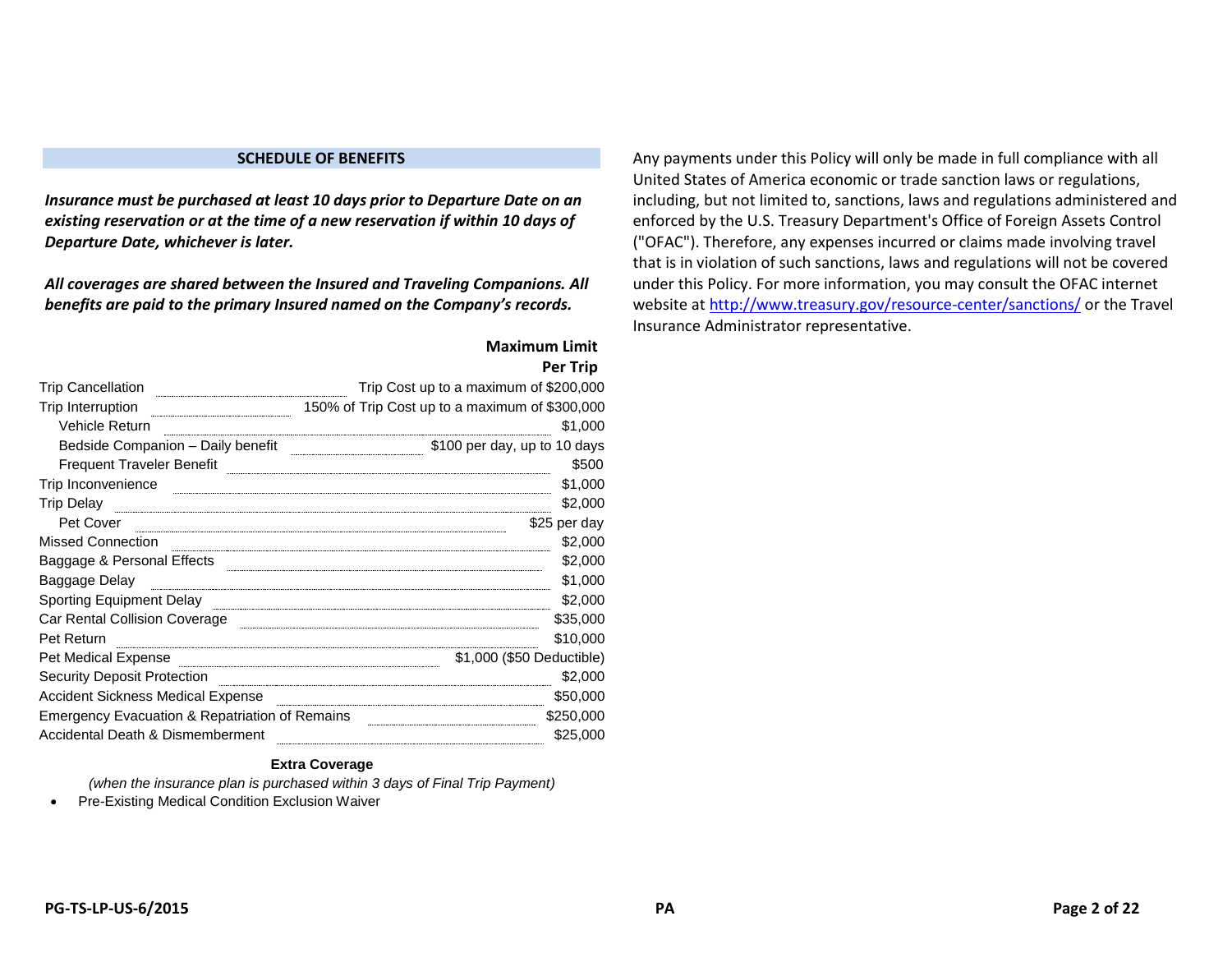#### **EFFECTIVE & TERMINATION DATES**

#### **Effective Date:**

Trip Cancellation and Frequent Traveler Benefit coverages will be effective on the date following payment to the Company or the Company's authorized representative of any required plan cost.

Car Rental Collision Coverage will take effect when the Insured signs the rental agreement and takes possession of the rental vehicle provided the required plan cost has been paid.

All other coverages will begin on the later of:

- (a) the date and time the Insured starts his/her Trip;
- (b) 2 days prior to the scheduled Departure Date as specified on the Confirmation.

#### **Termination Date:**

Trip Cancellation and Frequent Traveler Benefit coverages end on the earlier of:

- (a) the cancellation of the Insured's Trip;
- (b) the date and time the Insured starts on his/her Trip.

The Car Rental Collision Coverage will end when the car is returned on or before the Rental Return Date, or at 11:59 p.m. on the Rental Return Date if the car is not returned as specified on the rental agreement and the rental period has not been extended by the Insured.

All other coverages end on the earlier/est of:

- (a) the date the Trip is completed;
- (b) the Insured's arrival at the Return Destination on a round Trip, or the Destination on a one-way Trip;
- (c) cancellation of the Trip covered by this Policy;
- (d) 2 days following the scheduled Return Date as specified on the Confirmation

#### **Extension of Coverage:**

All coverage (except Trip Cancellation and Frequent Traveler Benefit) will be extended for a Trip covered by this plan, if:

- (a) the Insured's entire Trip is covered by the plan; and
- (b) the Insured's return is delayed by unavoidable circumstances beyond his/her control.

This extension of coverage will end on the earlier/est of:

- (a) the date the Insured reaches his/her Return Destination; or
- (b) 7 days after the date a Trip was scheduled to be completed.

**Baggage Extension of Coverage:** If an Insured's Baggage, Sporting Equipment, passports and visas are in the charge of a Common Carrier and delivery is delayed, coverage will be extended from the earlier/est of: 1) the time until the Common Carrier delivers the property to the Insured; 2) 7 days after the date the Trip was scheduled to be completed. This Extension does not include loss caused by the delay.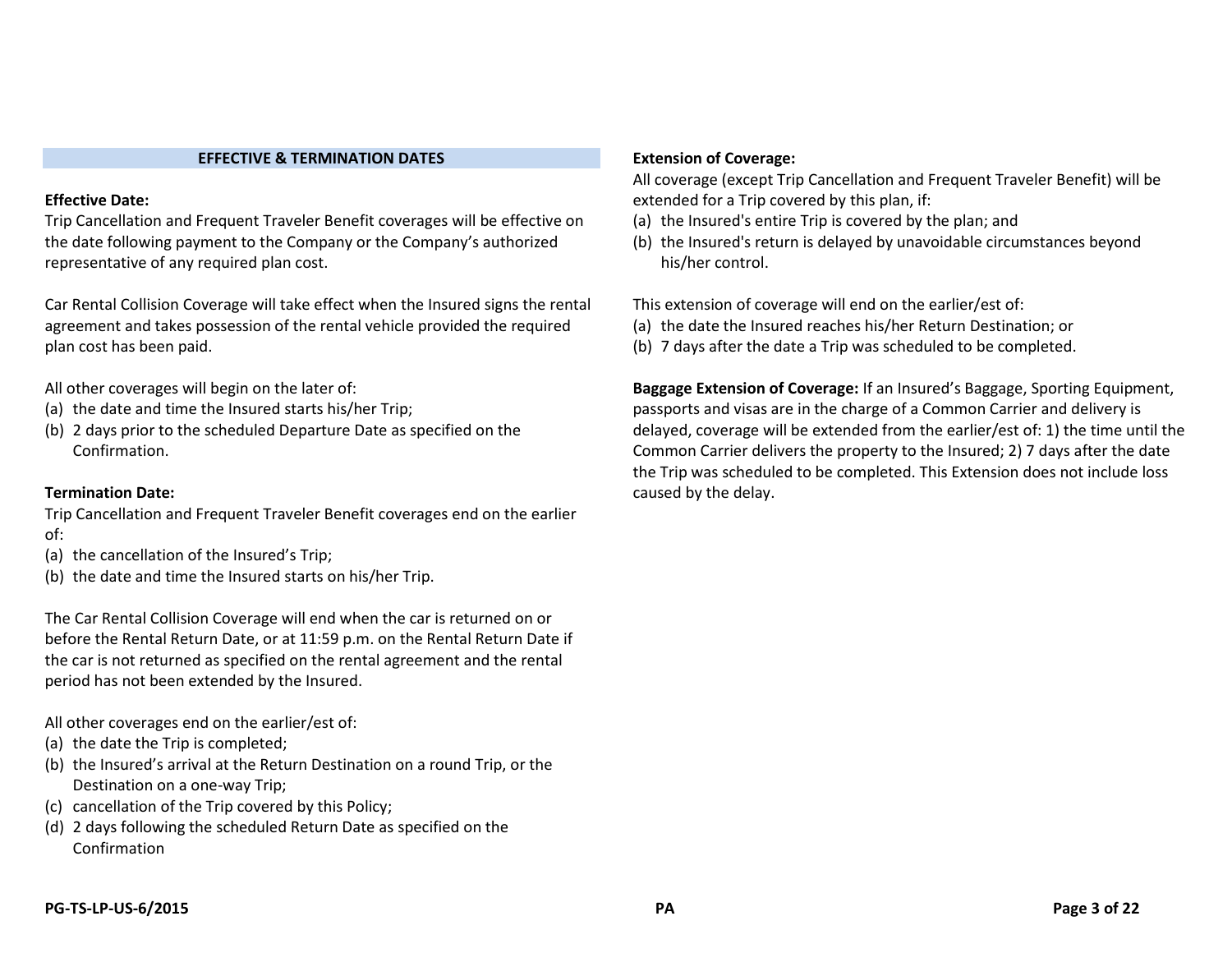#### **TRIP CANCELLATION AND/OR INTERRUPTION**

The Company will reimburse the Insured a benefit, up to the Maximum Limit shown in the Schedule if an Insured or Traveling Companion cancels his/her Trip or is unable to continue on his/her due to any of the following Unforeseen events:

- (a) Sickness, Injury or death of an Insured or Traveling Companion and/or the Insured's or Traveling Companion's Family Member, Business Partner or Host at Destination;
	- 1. Sickness or Injury of an Insured, Traveling Companion, Family Member traveling with the Insured, which results in medically imposed restrictions as certified by a Physician at the time of Loss preventing your continued participation in the Trip;
	- 2. Sickness or Injury of a Family Member not traveling with the Insured must be because their condition is life-threatening or they require the Insured's immediate care;
	- 3. Sickness or Injury of the Business Partner must be so disabling as to reasonably cause the Insured to interrupt the Trip to assume daily management of the business. Such disability must be certified by a Physician;
	- 4. Sickness, Injury, death or hospitalization of the Insured's Host at Destination.
- (b) Financial Default of a Common Carrier, tour operator or resort provided the Financial Default occurs more than 14 days following an Insured's effective date for the Trip Cancellation or Trip Interruption Benefits. There is no coverage for the Financial Default of any person, organization, agency, or firm from whom the Insured purchased travel arrangements supplied by others;
- (c) Inclement Weather causing delay or cancellation of travel for at least 24 consecutive hours preventing the Insured from reaching his/her Destination;
- (d) Strike causing delay or cessation of Common Carrier or Hotel services at the point of departure or Destination for at least 24 consecutive hours;
- (e) the Insured's or Traveling Companion's home or Destination being made Uninhabitable or inaccessible by Natural Disaster, that is due to natural causes; vandalism, or burglary. Coverage for a hurricane applies only if insurance was purchased prior to the tropical storm being upgraded to a hurricane;
- (f) the Insured or Traveling Companion is hijacked, quarantined, subpoenaed, required to serve on a jury, required to appear as a witness in a legal action, provided the Insured or a Traveling Companion is not: 1) a party to the legal action; or 2) appearing as a law enforcement officer;
- (g) the Insured or Traveling Companion is called to active military service as a reservist, firefighter, or police staff; to provide aid or relief in the event of a Natural Disaster, or military leave is revoked or reassigned within 30 days of the Departure Date;
- (h) a Terrorist Incident in a City listed on the Insured's itinerary within 30 days of the Insured's scheduled arrival or Departure or during the Insured's Trip;
- (i) the Insured or Traveling Companion has Complications of Pregnancy. Complications of Pregnancy must occur after the Insured's effective date of coverage and can be verified by medical records;
- (j) the Insured or Traveling Companion is involuntarily terminated or laid off through no fault of his or her own provided that he or she has been an active employee for the same employer for at least 1 continuous years. Termination must occur following the effective date of coverage. This provision is not applicable to temporary employment, seasonal employment, independent contractors or self-employed persons;
- (k) the Insured and/or Traveling Companion is directly involved in a traffic accident, substantiated by a police report, while en route to the Insured's Destination;
- (l) the Insured or Traveling Companion has an involuntary employer-initiated transfer within the same organization of 250 or more miles which requires the Insured's Residence to be relocated;
- (m) mandatory evacuation ordered by local authorities at your Destination due to hurricane or other Natural Disaster for at least 24 consecutive hours preventing the Insured from staying his/her Destination;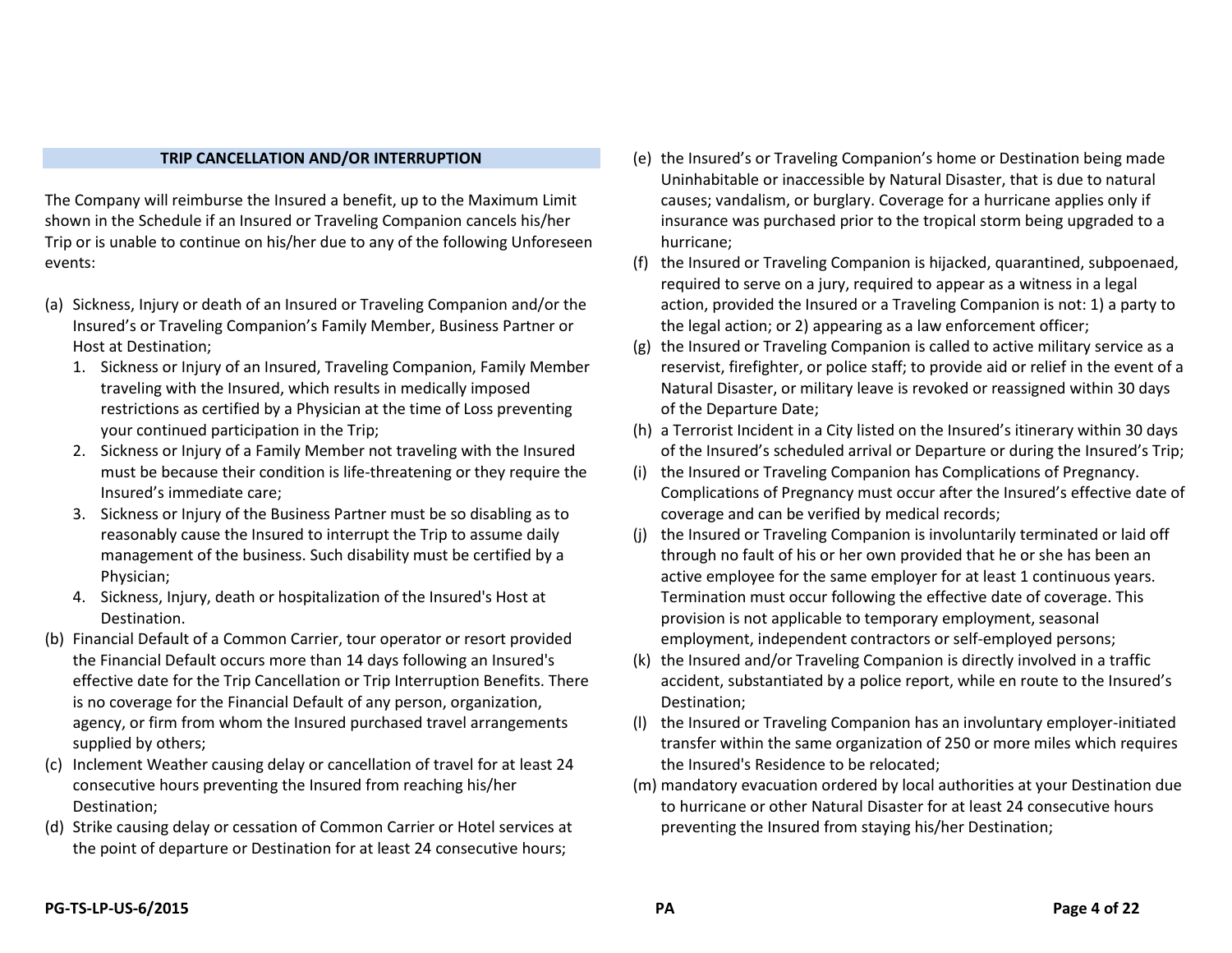- (n) a theft or Loss of passports, travel documents or visas within 30 days of the Insured's Departure Date specifically required for the Insured's Trip. Such loss must be substantiated by a police report or proof of the Insured's application for a replacement, even if the replacement cannot be delivered prior to the Departure Date;
- (o) mechanical/equipment failure of a Common Carrier that occurs on a scheduled Trip Departure Date and causes complete cessation or delay of the Insured's travel for at least 24 consecutive hours;
- (p) the Insured's or Traveling Companion's company is deemed to be unsuitable for business due to burglary, or Natural Disaster and the Insured or Traveling Companion is directly involved as a Key Employee of the disaster recovery team.
- (q) the Insured, Traveling Companion or Immediate Family Member is kidnapped or disappears after the Trip Cancellation coverage effective date or during the Trip as substantiated by a police report and has not returned within 14 days of the Departure Date;
- (r) a covered Trip Delay (as shown in the Trip Delay Benefit) that results in a loss of more than 50% of your scheduled Trip.

#### **SPECIAL NOTIFICATION OF CLAIM**

The Insured must notify the Travel Insurance Administrator within 72 hours or as soon as reasonably possible in the event of a Trip Cancellation or Interruption claim. The Company will not be liable and will not pay for any additional penalty charges incurred that would not have been imposed had the Insured notified the Travel Insurance Administrator within the specified period. If the Insured is unable to provide cancellation notice within the required timeframe, the Insured must provide proof of the circumstance that prevented timely notification.

**Trip Cancellation Benefits:** The Company will reimburse the Insured for Forfeited, pre-paid Trip Cost and/or property upgrades to the Trip, up to the Maximum Limit shown in the Schedule for Trips that are canceled prior to the scheduled Departure due to any of the Unforeseen events shown above.

**Trip Interruption Benefits:** The Company will reimburse the Insured up to the Maximum Limit shown in the Schedule for Trips that are interrupted due to the Unforeseen events shown above for:

- (a) Unused portion of non-refundable pre-paid insured Trip Cost (for airfare change fees where applicable) and/or property upgrades to the Trip, and
- (b) additional transportation expenses incurred by the Insured, either
	- (1) to the Return Destination; or
	- (2) from the place that the Insured left the Trip to the place that the Insured may rejoin the Trip; and
- (c) additional transportation expenses incurred by the Insured to reach the original Trip Destination if the Insured is delayed and leaves after the Departure Date.

However, the benefit payable under (b) and (c) above will not exceed the cost of economy airfare or the same class as the Insured's original ticket, less any refunds paid or payable, by the most direct route.

#### **SINGLE OCCUPANCY BENEFIT**

The Company will reimburse the Insured, up to the Trip Cancellation/Trip Interruption Maximum Limit shown in the Schedule, for the additional cost incurred during the Trip as a result of a change in the per person occupancy rate for prepaid, non- refundable travel arrangements if a person booked to share accommodations with the Insured has his/her Trip canceled, or interrupted due to any of the Unforeseen events shown in the Trip Cancellation and Trip Interruption section and the Insured does not cancel.

#### **FREQUENT TRAVELER BENEFIT**

The Company will reimburse the Insured for the cost of re-depositing frequent traveler awards utilized for the Trip for which this plan is purchased into his/her account up to the Maximum Limit shown in the Schedule, provided the Trip is canceled prior to the scheduled Departure Date due to any of the Unforeseen events shown at the beginning of the Trip Cancellation and Trip Interruption section.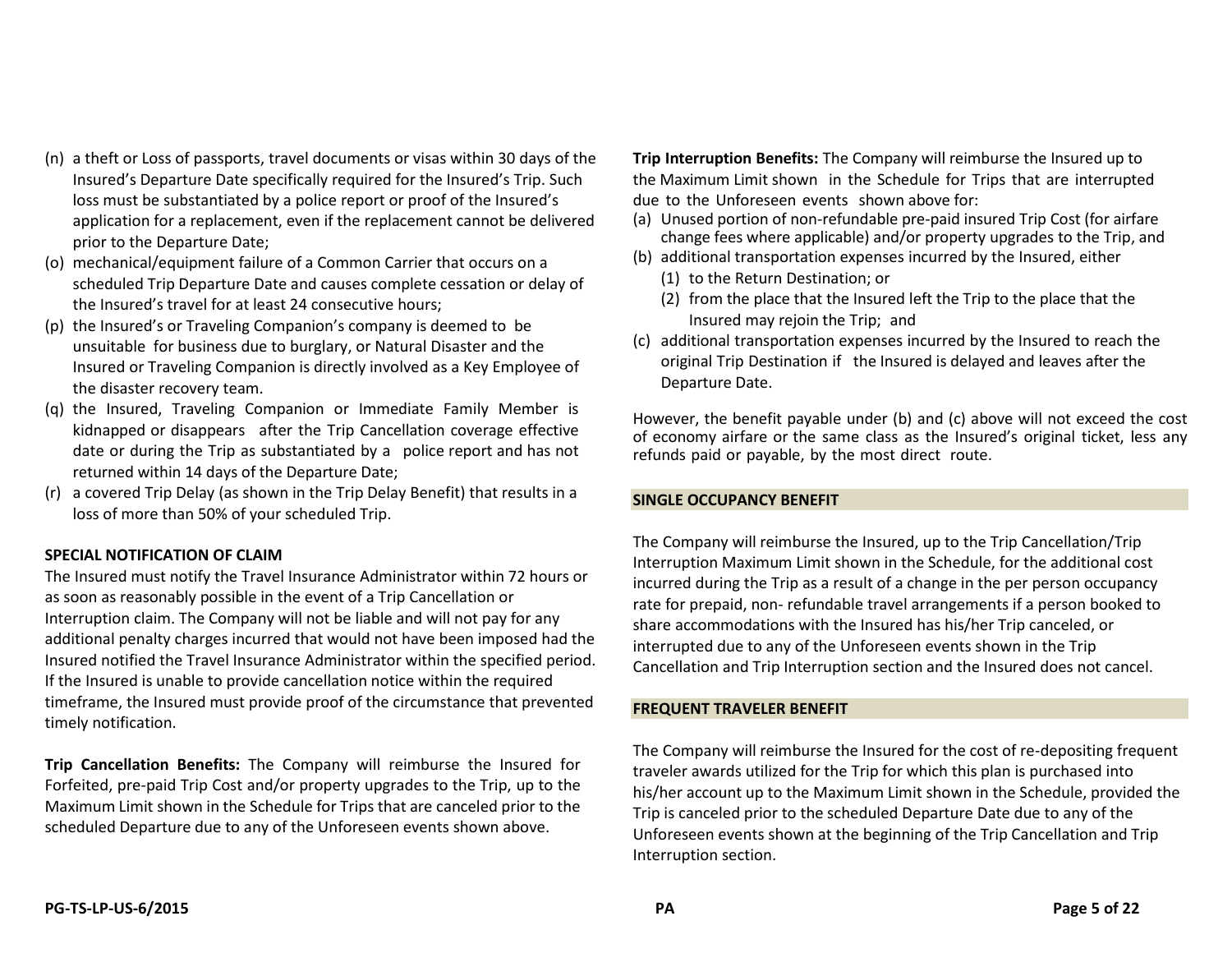#### **BEDSIDE COMPANION BENEFIT**

If a Traveling Companion is hospitalized for at least 10 days during the Trip, the Company will reimburse the Insured up to the Per Day Maximum Limit shown in the Schedule for reasonable expenses incurred for Hotel and meals (receipts must be submitted) to remain near the Traveling Companion.

#### **VEHICLE RETURN**

If while on a Trip, (1) the Insured, Traveling Companion or Family Member suffers an Injury or Sickness; or (2) the Insured's, Traveling Companion's or Family Member's Trip is interrupted due to an Unforeseen event as listed under the Trip Interruption coverage; and prevents the Insured from completing the Trip, the Company will reimburse the Insured up to the Maximum Limit shown in the Schedule for the cost of transporting the Insured's Owned or Rented Vehicle back to his/her Primary Residence;

Coverage is not provided:

- (a) if transport could have been provided by the Insured or a Traveling Companion; or
- (b) for Trips less than 100 miles away from the Insured's Primary Residence.

**Special Limitation:** Trip Interruption Benefits will be reduced by the amount of any Vehicle Return benefits paid.

#### **TRIP INCONVENIENCE**

The Company will pay the Insured a one-time payment, up to the Maximum Limit, as shown in the Schedule if, while on a Trip, any of the following events occur:

1. the ski resort or golf course at the Insured's Destination closes its facilities due to at least 75% of the primary attractions being closed from cessation of essential services during operating hours. This coverage is only available if the Insured purchases this policy at least 30 days prior to the scheduled Departure Date;

- 2. the beach at the Insured's Destination is closed for at least 48 consecutive hours due to contamination and there are no documented alternate open beaches within a 10 mile radius;
- 3. the Insured's arrival at his/her Return Destination is delayed by a Common Carrier delay or cancellation which causes the Insured to be absent from the Insured's full-time scheduled employment for at least 2 work days. A written statement by a company officer and/or the Human Resources department confirming the Insured was scheduled to work will be required.

#### **TRIP DELAY**

The Company will reimburse the Insured up to the Maximum Limit shown in the Schedule for Reasonable Additional Expenses if the Insured's Trip is delayed at least 5 consecutive hours and prevents the Insured from reaching the intended Destination as a result of a cancellation or delay of his/her Trip for one of the Unforeseen events listed below:

- (a) the Insured being delayed due to a traffic accident while en route to a departure as substantiated by a police report;
- (b) Common Carrier delay;
- (c) the Insured's or Traveling Companion's lost or stolen passports, travel documents, or money;
- (d) the Insured or Traveling Companion is quarantined;
- (e) Strike;
- (f) Inclement Weather which prohibits Insured's departure;
- (g) Natural Disaster at the departure or Destination;
- (h) breakdown of Owned or Rented Vehicle en route to a departure;
- (i) civil disorder;
- (j) hijacking.

Incurred expenses must be accompanied by receipts.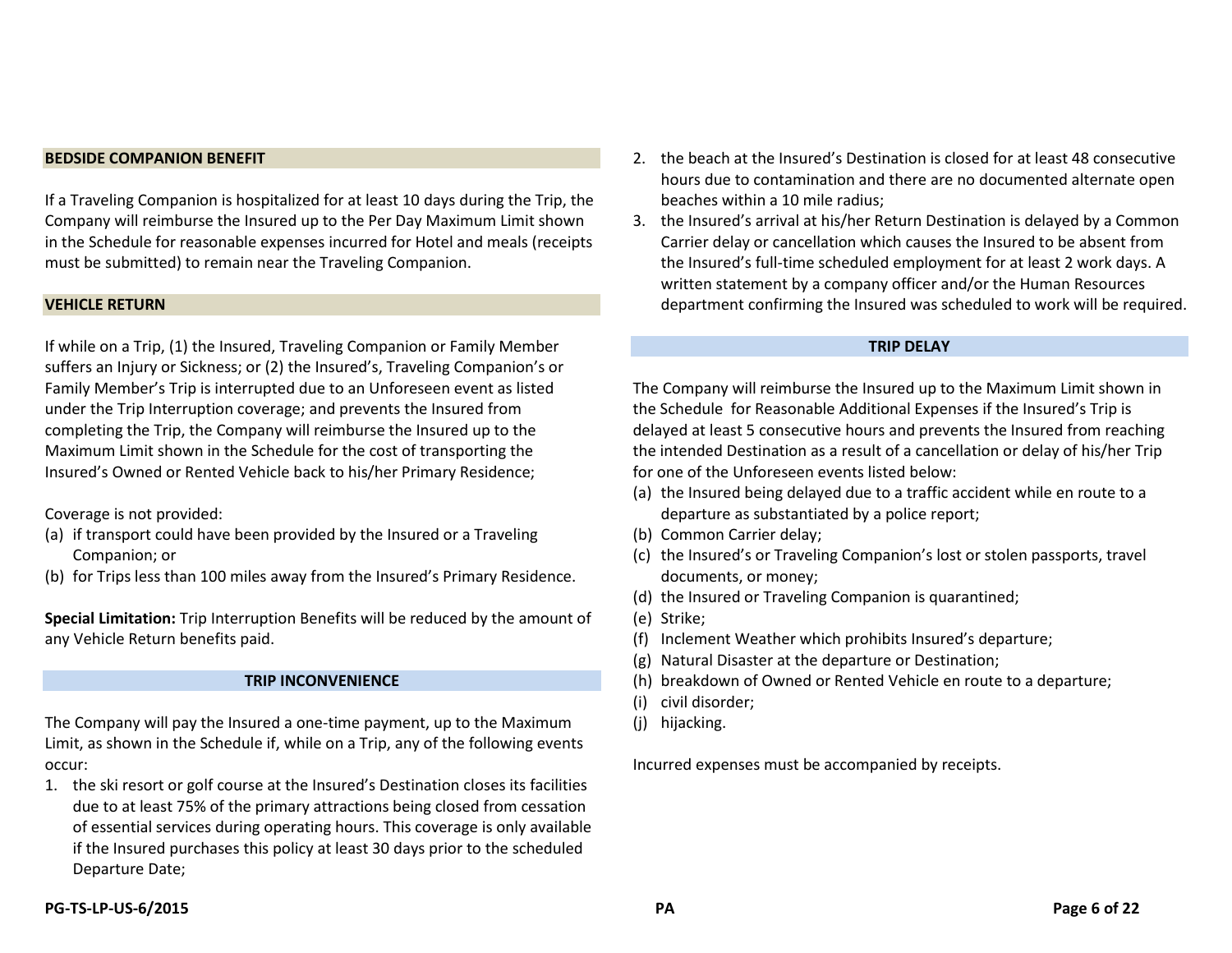#### **PET COVER BENEFIT**

The Company will reimburse the Insured up to the per day limit shown in the Schedule subject to the Maximum Limit for Trip Delay to cover the necessary additional kennel fees if the Insured is delayed past the scheduled Return Date for at least 5 consecutive hours while en route to their Return Destination and has placed their cat, dog or pet in a kennel for the duration of the Trip and are unable to collect their pet on the day previously agreed upon with the kennel, due to:

- (a) the Insured being delayed due to a traffic accident while en route to a departure as substantiated by a police report;
- (b) Common Carrier delay;
- (c) the Insured's or Traveling Companion's lost or stolen passports, travel documents, or money;
- (d) the Insured or Traveling Companion is quarantined;
- (e) Strike;
- (f) Inclement Weather which prohibits Insured's departure;
- (g) Natural Disaster at the departure or Destination;
- (h) breakdown of Owned or Rented Vehicle en route to a departure;
- (i) civil disorder;
- (j) hijacking.

#### **MISSED CONNECTION**

If while on a Trip the Insured misses a Trip departure resulting from cancellation or delay of at least 3 consecutive hours of the Insured's regularly scheduled charter or airline flights due to Inclement Weather, the Company will reimburse the Insured up to the Maximum Limit shown in the Schedule for:

- (a) additional transportation expenses incurred by the Insured to join the departed Trip; and
- (b) reasonable accommodation and meal expenses incurred.

The Common Carrier must certify the delay of the regularly scheduled charter or airline flight. Coverage is secondary if reimbursable by any other source.

**PG-TS-LP-US-6/2015 PA Page 7 of 22**

#### **BAGGAGE PERSONAL EFFECTS**

The Company will reimburse the Insured, up to the Maximum Limit shown in the Schedule subject to the special limitations shown below, for Loss, theft or damage to the Insured's Baggage, personal effects passports, travel documents credit cards and visas during the Insured's Trip.

#### **Special Limitations:**

The Company will reimburse the Insured up to:

- \$500 for the first item and thereafter
- \$500 aggregate on all Losses to: jewelry, watches, furs, cameras and camera equipment, camcorders, sporting equipment, computers, electronic devices

The Company may take all or part of the damaged Baggage at the appraised or agreed value. In the event of a Loss to a pair or set of items, the Company may at its option:

- (a) repair or replace any part to restore the pair or set to its value before the Loss; or
- (b) pay the difference between the cash value of the Baggage before and after the Loss.

The Company will only pay for Loss due to unauthorized use of the Insured's credit cards if the Insured has complied with all requirements imposed by the issuing credit card companies.

#### **BAGGAGE DELAY**

If, while on a Trip, the Insured's Baggage is delayed or misdirected by the Common Carrier for at least 12 consecutive hours, the Company will reimburse the Insured up to the Maximum Limit shown in the Schedule for the purchase of Necessary Personal Effects. Necessary Personal Effects do not include jewelry, perfume and alcohol. Incurred expenses must be accompanied by receipts. This benefit does not apply if Baggage is delayed after the Insured has reached his/her Return Destination.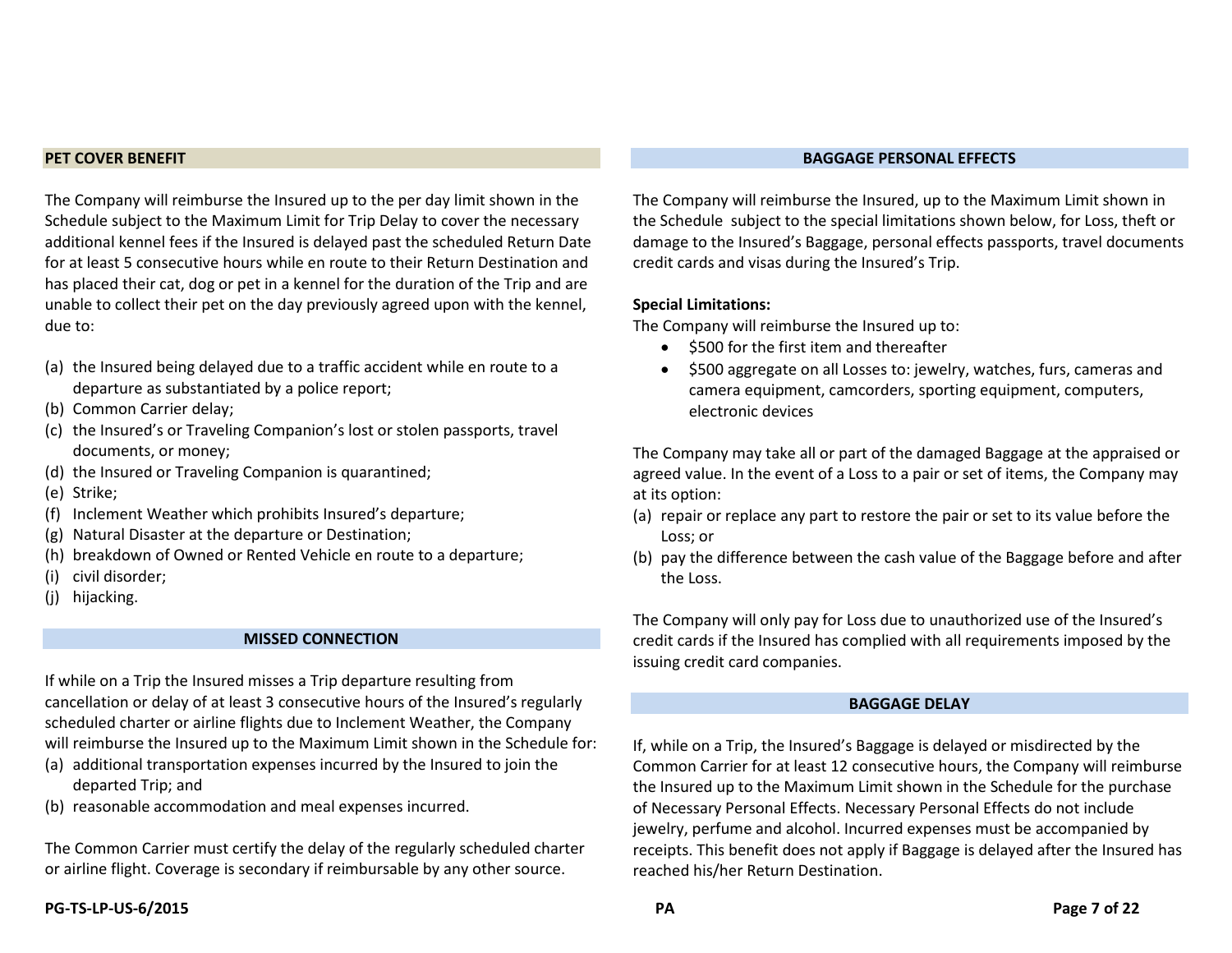If the Baggage is delayed after the Insured has reached his or her Destination or Return Destination and the Common Carrier makes a charge for delivery, the Company will reimburse the Insured the reasonable cost to deliver the Insured's Baggage to his/her Destination Return Destination or residence, up to the Baggage Delay Maximum Limit shown in the Schedule.

#### **SPORTING EQUIPMENT DELAY**

If, while on a Trip, the Insured's sporting equipment is delayed or misdirected by the Common Carrier for at least 12 consecutive hours, the Company will reimburse the Insured up to the Maximum Limit shown in the Schedule for the rental of sporting equipment.

If the sporting equipment is delayed after the Insured has reached his/her Return Destination and the Common Carrier makes a charge for delivery, the Company will reimburse the Insured the reasonable cost to deliver the Insured's sporting equipment to his/her Return Destination or residence, not to exceed the Sporting Equipment Delay Maximum Limit shown in the Schedule.

Incurred expenses must be accompanied by receipts.

#### **CAR RENTAL COLLISION COVERAGE**

If, while on a Trip, an Insured's Rented Vehicle is damaged while on a Trip due to collision, vandalism, theft, windstorm, fire, hail or flood, while in his/her possession, the Company will pay the lesser of:

- (a) the cost of repairs and rental charges imposed by the rental company while the vehicle is being repaired; or
- (b) the Actual Cash Value of the vehicle.

The Company will pay this benefit up to the Maximum Limit shown in the Schedule.

Coverage is provided to the Insured and Traveling Companion, if the Insured and Traveling Companion are licensed drivers and are listed on the rental agreement.

Coverage does not apply in countries or states where the sale of this insurance is prohibited by law. This coverage is Primary to other forms of insurance or indemnity.

#### **PET RETURN**

If, while on a Trip, the Insured is unable to travel due to a covered Sickness or Injury the Company will reimburse the Insured up to the Maximum Limit shown in the Schedule to return any of the Insured's domestic dogs or cats who accompanied the Insured on the Trip to the Insured's residence in the United States, including the cost of an attendant, if necessary. Covered Expenses are for transportation expenses only.

#### **PET MEDICAL EXPENSE**

If, while on a Trip, an Insured's cat or dog who accompanied the Insured on the Trip, suffers an Injury or Sickness that requires him or her to be treated by a veterinarian, the Company will pay a benefit for reasonable and customary charges, up to the Maximum Limit shown in the Schedule after satisfaction of the Deductible. The Injury must first occur or the Sickness must first begin while on a Trip, while covered under this Policy.

Benefit amounts provided are an aggregate limit for all cats or dogs accompanying the Insured and are not provided per pet.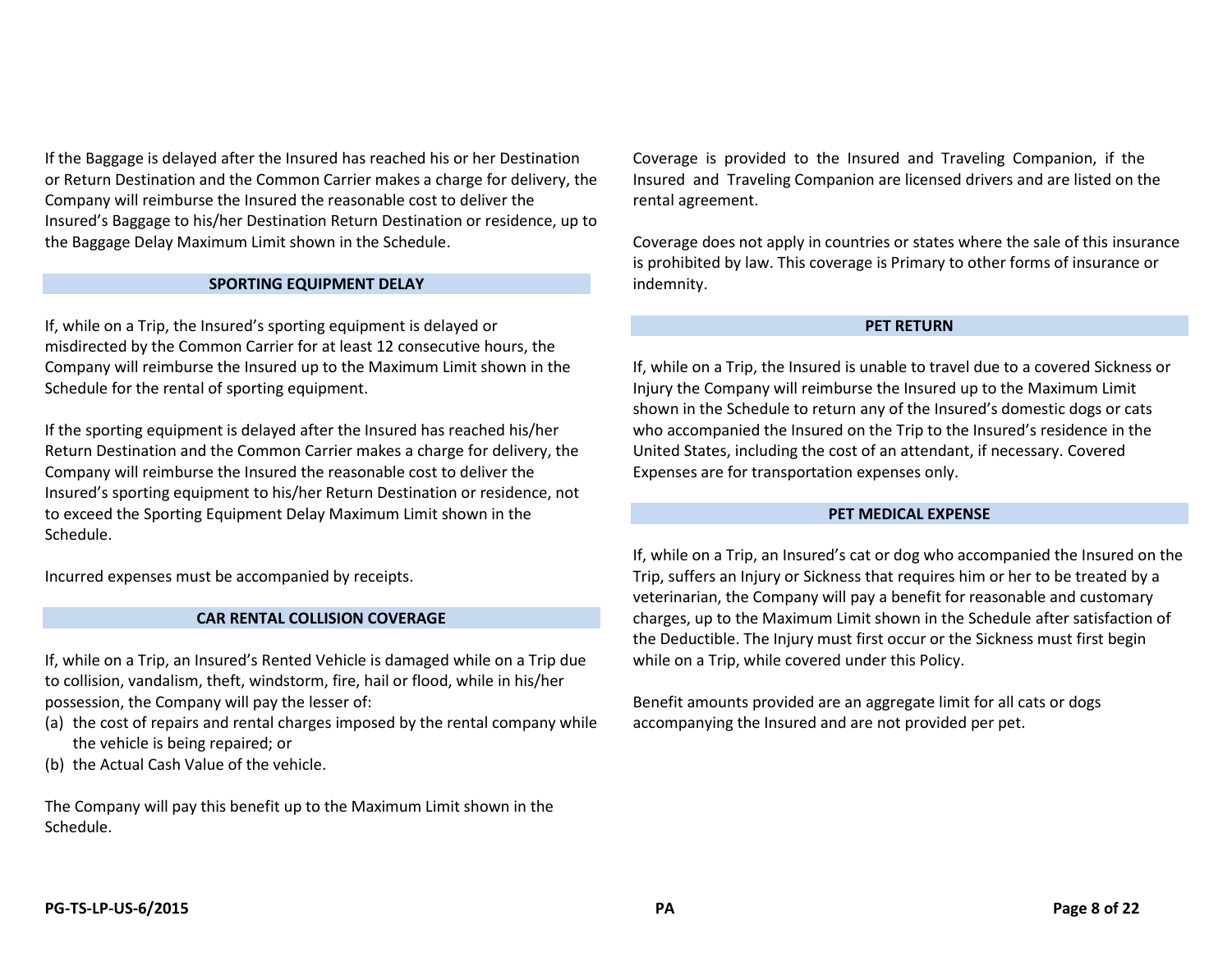#### **SECURITY DEPOSIT PROTECTION**

If the Insured rents a Rental Property accommodation and the Insured Damages the Real Property or Personal Property assigned to that accommodation during the Covered Trip, a benefit will be paid for the cost of repair of such property up to the Maximum Limit shown in the Schedule.

Coverage is provided to the Insured occupying the accommodation during the covered Trip provided the Insured is listed on the lease agreement.

#### **ACCIDENT SICKNESS MEDICAL EXPENSE BENEFIT**

If, while on a Trip, an Insured suffers an Injury or Sickness that requires him or her to be treated by a Physician, the Company will pay a benefit for Reasonable and Customary Charges, up to the Maximum Limit shown in the Schedule. The Company will reimburse the Insured for Medically Necessary Covered Expenses incurred to treat such Injury or Sickness during the course of the Trip or the onset of the Sickness provided the initial documented treatment was received from a Physician during the Trip. The Injury must first occur or the Sickness must first begin while on a Trip, while covered under this Policy. Pre-existing medical conditions will be covered if the Pre-existing Medical Condition Waiver is in effect.

#### **Covered Expenses:**

The Company will reimburse the Insured for:

- services of a Physician or registered nurse (R.N.);
- Hospital charges;
- Hospital ancillary services (including, but not limited to, use of the operating room or emergency room);
- use of an Ambulatory Medical Center;
- X-rays;
- local ambulance services to or from a Hospital;
- artificial limbs, artificial eyes, artificial teeth, or other prosthetic devices;
- rental of durable medical equipment (such as a wheelchair or a Hospital bed);
- anesthetics (including administration), treatments, transfusions and laboratory tests ordered by the attending Physician;
- blood, blood products and artificial blood products, and the transfusion thereof;
- medicines or drugs administered by a Physician or that can be obtained only with a Physician's written prescription;
- the cost of emergency dental treatment only during a Trip limited to the Maximum Limit shown in the Schedule.

**Advance Payment:** If an Insured requires admission to a Hospital, Travel Insurance Administrator will arrange advance payment, if required. Hospital confinement must be certified as Medically Necessary by the onsite attending Physician.

#### **EMERGENCY EVACUATION and REPATRIATION OF REMAINS**

The Company will pay for Covered Emergency Evacuation Expenses incurred due to an Insured's Injury or Sickness that occurs while he or she is on a Trip. Benefits payable are subject to the Maximum Limit shown in the Schedule for all Emergency Evacuations during a Trip.

**Covered Emergency Evacuation Expenses** are the Reasonable and Customary Charges for necessary Transportation, related medical services and medical supplies incurred in connection with the Emergency Evacuation of the Insured. All Transportation arrangements made for evacuating the Insured must be by the most direct and economical route possible and required by the standard regulations of the conveyance transporting the Insured.

Expenses for Transportation must be:

(a) ordered by the onsite attending Physician who must certify that the severity of the Insured's Injury or Sickness warrants his or her Emergency Evacuation and adequate medical treatment is not locally available; and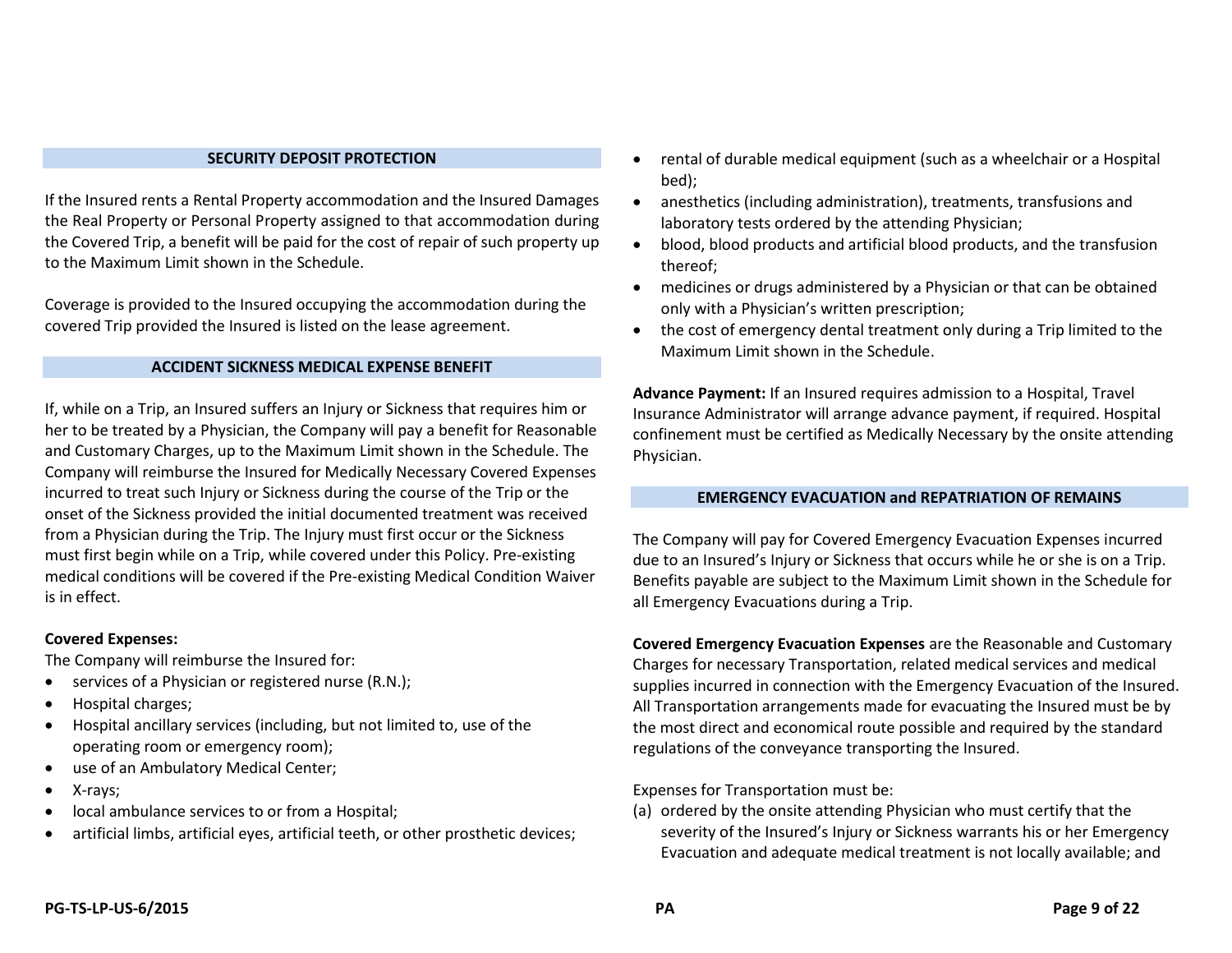(b) authorized in advance by the Travel Insurance Administrator. In the event the Insured's Injury or Sickness prevents prior authorization of the Emergency Evacuation, the Travel Insurance Administrator must be notified as soon as reasonably possible.

The Company will also pay a benefit for reasonable and customary expenses incurred for an escort's transportation and accommodations if an onsite attending Physician recommends in writing that an escort accompany the Insured.

**Special Limitation**: In the event the Travel Insurance Administrator could not be contacted to arrange for Emergency Evacuation, benefits are limited to the amount the Company would have paid had the Company or its authorized representative been contacted.

#### **Emergency Evacuation** - means:

- (a) Transportation from the place where the Insured is Injured or sick to the nearest adequate licensed medical facility where appropriate medical treatment can be obtained; and
- (b) Transportation from a medical facility to the nearest adequate licensed medical facility to obtain appropriate medical treatment if the onsite attending Physician certifies that additional Medically Necessary treatment is needed but not locally available; and the Insured is medically able to travel; and/or
- (c) Transportation to the adequate licensed medical facility nearest the Insured's home to obtain further medical treatment or to recover, after being treated at a local licensed medical facility, and the onsite attending Physician determines that the Insured is medically able to be transported.

#### **ADDITIONAL BENEFITS**

In addition to the above covered expenses, if the Company has previously evacuated an Insured to a medical facility, the Company will reimburse the Insured his/her airfare costs, less refunds from the Insured's Unused transportation tickets, from that facility to the Insured's Return Destination or home, within one year from the Insured's original Return Date. Airfare costs

will be economy based on medical necessity or same class as the Insured's original tickets.

If the Insured is hospitalized for more than 10 days following a covered Emergency Evacuation, the Company will reimburse the Insured, subject to the limitations set out herein, the expenses for:

- 1. Return of Children: Return of the Insured's Children, who were accompanying the Insured when the Injury or Sickness occurred, to the Insured's residence in the United States, including the cost of an attendant, if necessary. Such expenses shall not exceed the cost of a one-way economy airfare ticket, or same class as the original ticket, less the value of any applied credit from any Unused return travel tickets for each person.
- 2. Bedside Visit: To bring one person chosen by the Insured to and from the medical facility where the Insured is confined if the Insured is alone. The payment will not exceed the cost of one round-Trip economy airfare ticket.
- 3. Bedside Traveling Companion: The Company will reimburse the Insured for reasonable expenses incurred for Hotel and meals up to the Per Day Limit shown in the Schedule for the Traveling Companion to remain near the Insured. For an insured Child, a bedside companion is available immediately upon Hospital admission. Receipts must be submitted. Coverage for this benefit ends on the day the Insured is discharged from the hospital. For purposes of this benefit, Traveling Companion means the person accompanies the Insured on the Trip.

#### **REPATRIATION OF REMAINS**

The Company will pay Repatriation Covered Expenses up to the Maximum Limit shown in the Schedule of Benefits to return the Insured's body to the City of burial if he/she dies during the Trip.

**Repatriation Covered Expenses** include the reasonable and customary expenses for:

- (a) embalming;
- (b) cremation, subject to the Cremation Maximum Limit shown in the Schedule;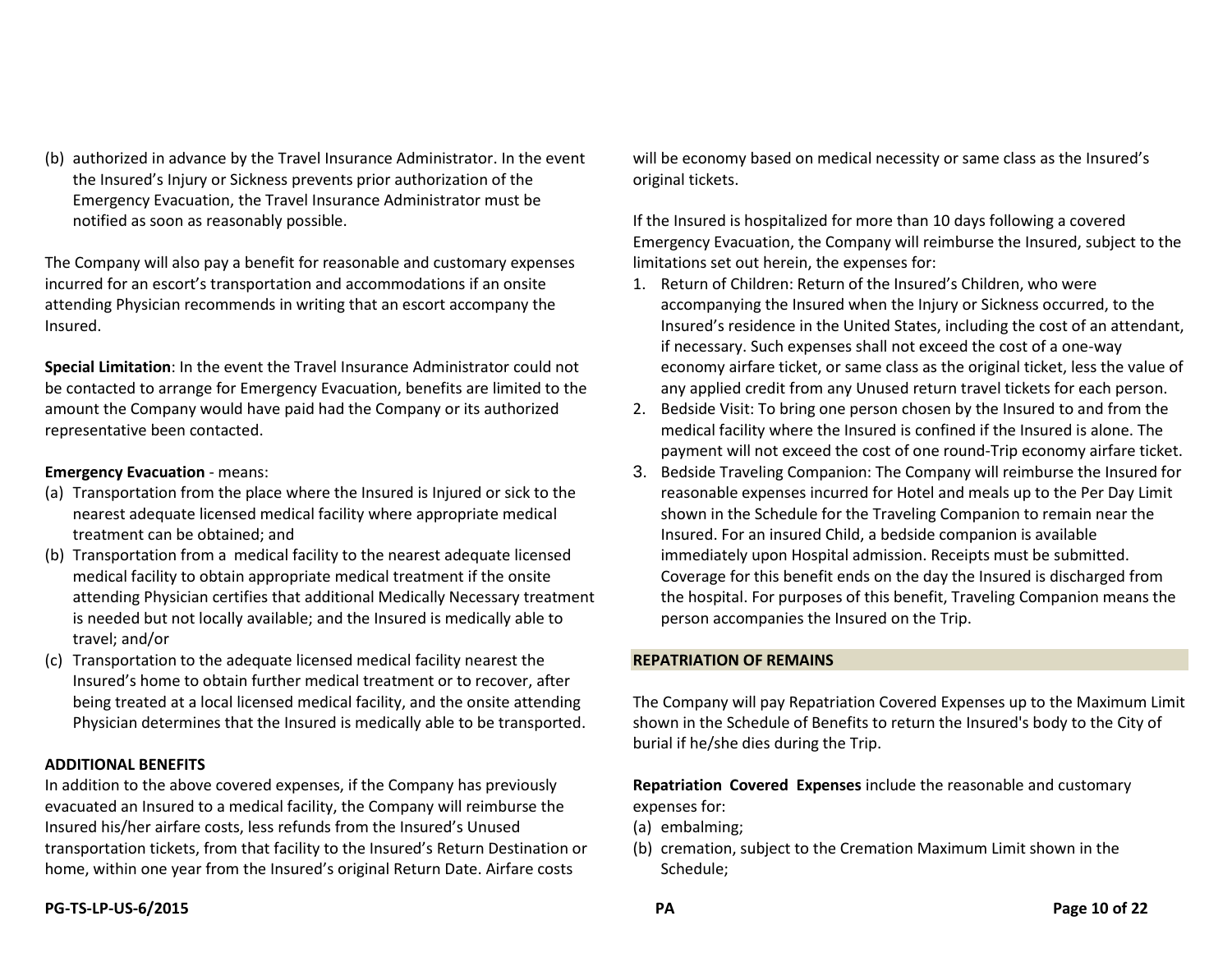- (c) the most economical coffins or receptacles adequate for transportation of the remains; and
- (d) transportation of the remains, by the most direct and economical conveyance and route possible, subject to the Transportation Maximum Limit shown in the Schedule.

The Travel Insurance Administrator must make all arrangements and authorize all expenses in advance for this benefit to be payable.

**Special Limitation**: In the event the Company or the Company's authorized representative could not be contacted to arrange for Repatriation Covered Expenses, benefits are limited to the amount the Company would have paid had the Company or its authorized representative been contacted.

#### **ACCIDENTAL DEATH AND DISMEMBERMENT**

The Company will reimburse the Insured for this benefit for one of the Losses shown in the Table of Losses below if the Insured is Injured while on a Trip. The Loss must occur within 180 days of the date of the accident which caused Injury. The Company will pay the percentage shown below of the Maximum Limit shown in the Schedule. The accident must occur while the Insured is on the Trip and is covered under this Policy.

If more than one Loss is sustained by an Insured as a result of the same accident, only one amount, the largest applicable to the Losses incurred, will be paid. The Company will not pay more than 100% of the Maximum Limit for all Losses due to the same accident.

#### **Table of Losses**

| % of Maximum Limit |
|--------------------|
| 100%               |
| 100%               |
| 100%               |
| 100%               |
| 1በበ%               |
| 50%                |
| 50%                |
|                    |

"Loss" with regard to:

- (a) hand or foot means actual severance through or above the wrist or ankle joints;
- (b) eye means entire and irrecoverable Loss of sight in that eye.

#### **EXPOSURE**

The Company will pay a benefit for covered Losses as specified above which result from an Insured being unavoidably exposed to the elements due to an accidental Injury during the Trip. The Loss must occur within 180 days after the event which caused the exposure.

#### **DISAPPEARANCE**

The Company will pay a benefit for Loss of life as specified above if the Insured's body cannot be located one year after a disappearance due to an accident during the Trip.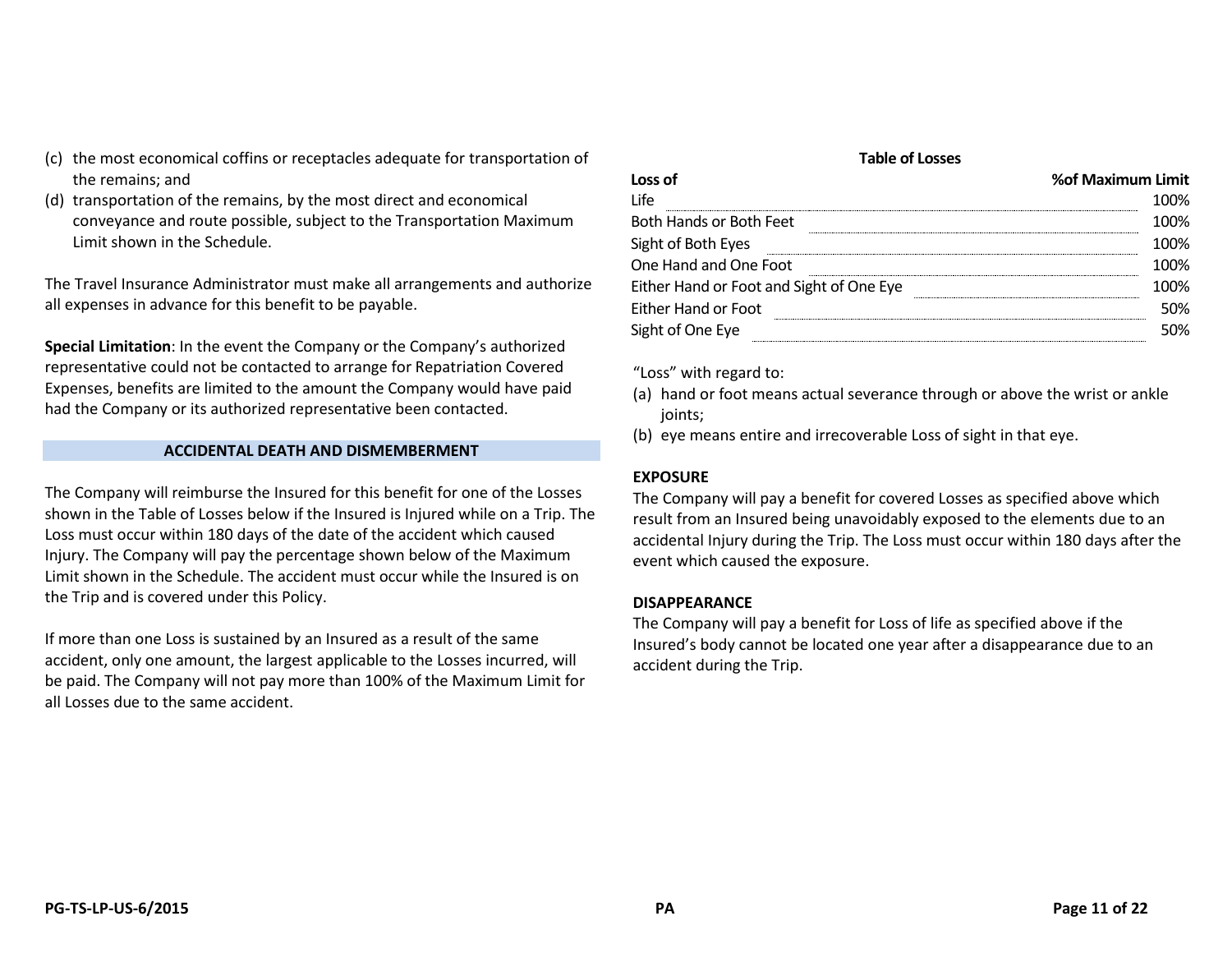#### **DEFINITIONS**

**(Capitalized terms within this Policy are defined herein)**

*"Actual Cash Value"* means purchase price less depreciation.

*"Baggage"* means luggage, and personal possessions; whether owned, borrowed, or rented, taken by the Insured on the Trip.

*"Business Partner"* means a person who: (1) is involved with the Insured in a legal partnership; and (2) is actively involved in the daily management of the business.

*"Child/Children"* means unmarried children or grandchildren of the Insured, including natural children from the moment of birth, children from a civil union and step, foster or adopted children from the moment of placement in the Insured's home.

*"City"* means an incorporated municipality having defined borders and does not include the high seas, uninhabited areas or airspace.

*"Common Carrier"* means an air, land, sea conveyance operated under a license for the transportation of passengers for hire.

*"Company"* means Berkshire Hathaway Specialty Insurance Company.

*"Complications of Pregnancy"* means conditions whose diagnoses are distinct from pregnancy but are adversely affected by pregnancy or are caused by pregnancy. These conditions include acute nephritis, nephrosis, cardiac decompensation, missed abortion and similar medical and surgical conditions of comparable severity. Complications of pregnancy also include nonelective cesarean section, ectopic pregnancy which is terminated and spontaneous termination of pregnancy, which occurs during a period of gestation in which a viable birth is not possible.

Complications of pregnancy do not include false labor, occasional spotting, Physician-prescribed rest during the period of pregnancy, morning sickness, hyperemesis gravidarum, preeclampsia and similar conditions associated with the management of a difficult pregnancy not constituting a nosologically distinct complication of pregnancy.

*"Cruise"* means a vacation on a cruise ship.

*"Departure Date"* means the date on which the Insured is originally scheduled to leave on his/her Trip.

*"Destination"* means any place where the Insured expects to travel to on his/her Trip other than Return Destination.

*"Domestic Partner"* means an opposite or a same-sex partner who is at least 18 years of age and has met all of the following requirements for at least 6 months:

(a) resides with the Insured or Family Member;

(b) shares financial assets and obligations with the Insured or Family Member;

The Company may require proof of the domestic partner relationship in the form of a signed and completed Affidavit of Domestic Partnership.

*"Elective Treatment And Procedures"* means any medical treatment or surgical procedure that is not Medically Necessary including any service, treatment, or supplies that are deemed by the federal, or a state or local government authority, or by us to be research or experimental or that is not recognized as a generally accepted medical practice.

*"Exotic Vehicle"* means antique cars that are over 20 years old or have not been manufactured for 10 or more years or any vehicle with an original manufacturer's suggested retail price greater than \$50,000.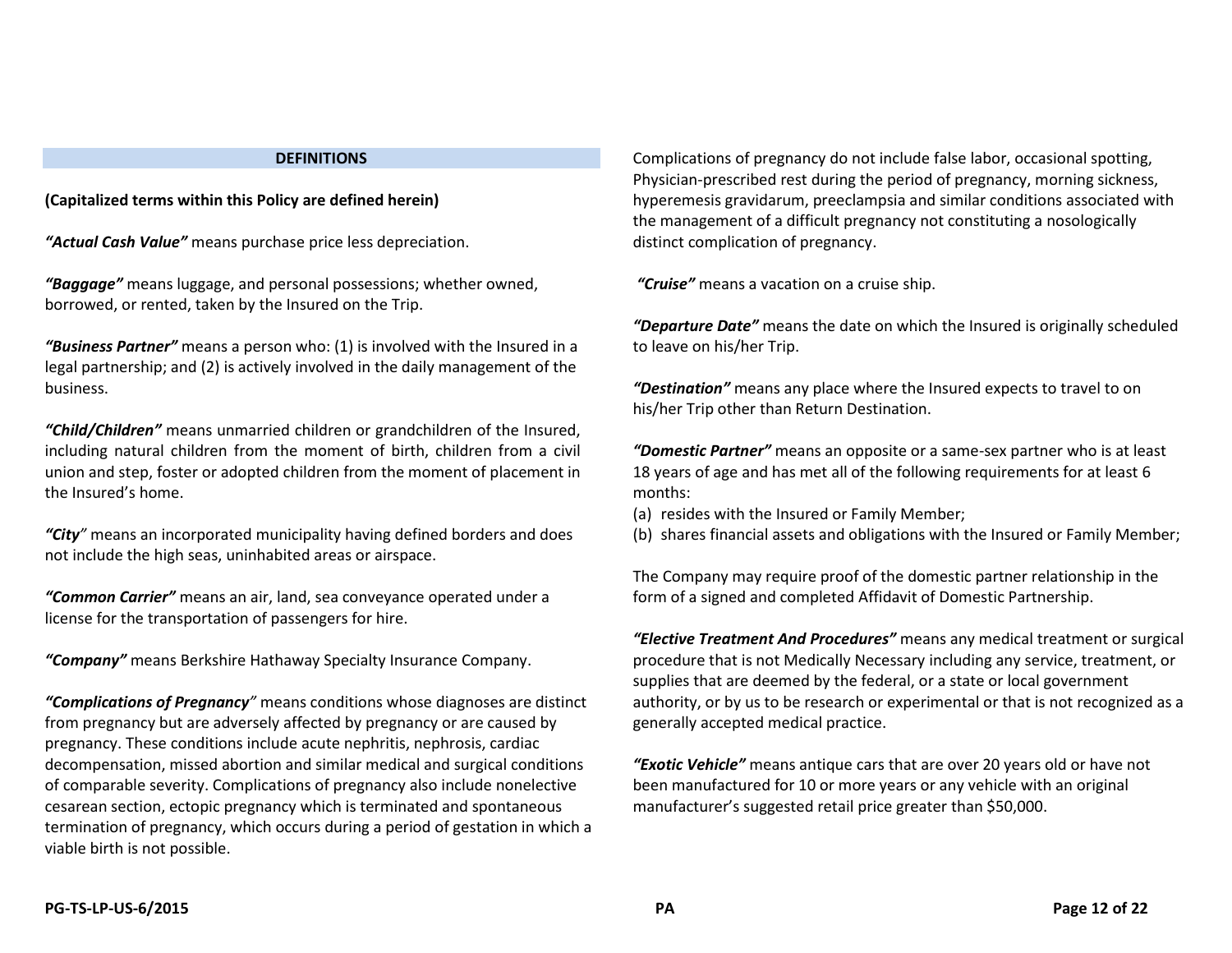*"Family Member"* means the Insured's, or Traveling Companion's spouse, civil union partner, Domestic Partner, Child, daughter-in-law, son-in-law, brother, sister, mother, father, grandparent, step-grandparent, grandchild, stepgrandchild, step-child, step-brother, step-sister, step-parent, parent-in-law, brother-in-law, sister-in-law, aunt, step-aunt, uncle, step-uncle, niece, nephew, legal guardian, foster Child, ward, or legal ward; spouse civil union partner or Domestic Partner of any of the above. Family Member also includes these relations to the Insured's or Traveling Companion's spouse civil union partner or Domestic Partner.

*"Final Trip Payment"* means the date on which all additional payments due for Trip arrangements have been received by the Property Management Company.

*"Financial Default"* means the total cessation of operations due to insolvency, with or without the filing of a bankruptcy petition by a tour operator, Cruise line, charter, airline, resort, or rental company.

*"Forfeited"* means the Insured's financial Loss of any whole or prorated prepaid nonrefundable components of a Trip.

*"Hospital"* means a facility that:

- (a) is operated according to law for the care and treatment of sick or Injured people;
- (b) has organized facilities for diagnosis and surgery on its premises or in facilities available to it on a prearranged basis;
- (c) has 24 hour nursing service by registered nurses (R.N.'s); and
- (d) is supervised by one or more Physicians available at all times.

A hospital does not include:

- (a) a nursing, convalescent or geriatric unit of a hospital when a patient is confined mainly to receive nursing care;
- (b) a facility that is, other than incidentally, a clinic, a rest home, nursing home, convalescent home, home health care, or home for the aged, nor does it include any ward, room, wing or other section of the hospital that is used for such purposes; or

(c) any military or veterans hospital or soldiers home or any hospital contracted for or operated by an national government or government agency for the treatment of members or ex-members of the armed forces for which no charge is normally made.

*"Host At Destination"* means the person with whom the Insured has made previous arrangements to stay at the host's personal residence during the Trip.

*"Hotel"* means any establishment used for the purpose of temporary, overnight lodging for which a fee is paid and reservations are required.

*"Inaccessible"* means an Insured cannot reach the property or his/her Destination by the original mode of transportation.

*"Inclement Weather"* means any severe weather condition which prevents the Insured from reaching his/her Destination when traveling by a/an rented or owned vehicle.

*"Injury/Injured"* means a bodily injury caused by an accident occurring while the Insured's coverage under this Policy is in force and resulting directly and independently of all other causes of Loss covered by this Policy. The injury must be verified by a Physician.

*"Insured"* means the person on a Trip, as well as such person's Traveling Companion.

*"Key Employee"* means an employee of an employer who is responsible for policy and decision making.

*"Loss"* means Injury or damage sustained by the Insured as a consequence of one or more of the events against which the Company has undertaken to compensate the Insured.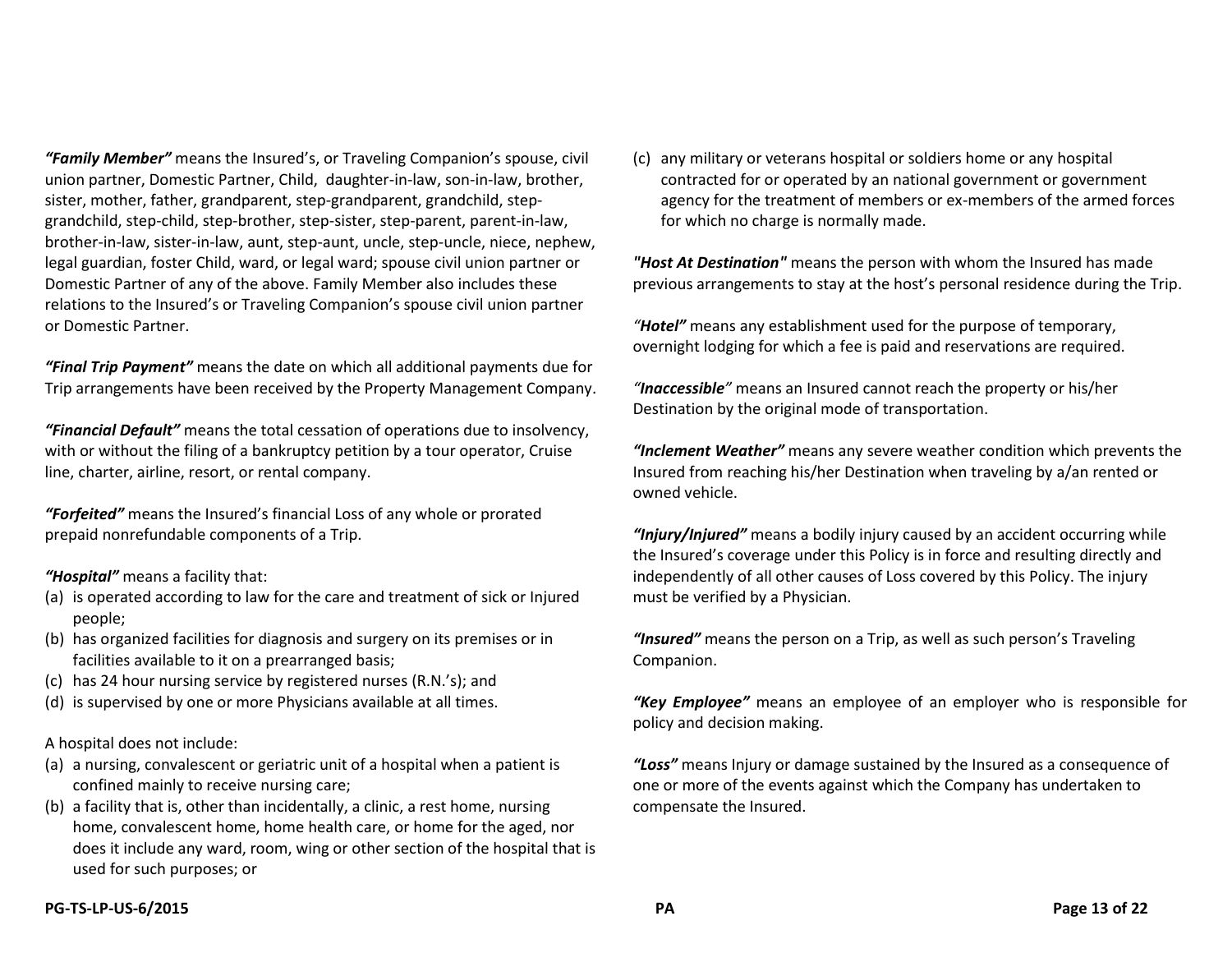*"Medically Necessary"* means that a treatment, service, or supply:

- (a) is essential for diagnosis, treatment, or care of the Injury or Sickness for which it is prescribed or performed;
- (b) meets generally accepted standards of medical practice;
- (c) is ordered by a Physician and performed under his or her care, supervision, or order; and
- (d) is not primarily for the convenience of the Insured, Physician, other providers, or any other person.

*"Mental, Nervous or Psychological Disorder"* means a mental or nervous health condition including, but not limited to: anxiety, depression, neurosis, phobia, psychosis; or any related physical manifestation.

**"Natural Disaster"** means a flood, tsunami, hurricane, tornado, earthquake, mudslide, avalanche, landslide, volcanic eruption, fire, wildfire or blizzard that is due to natural causes.

*"Necessary Personal Effects"* means items such as clothing and toiletry items, which are included in the Insured's Baggage and are required for the Insured's Trip.

**"***Normal Pregnancy or Childbirth"* means a pregnancy or childbirth that is free of complications or problems.

*"Owned or Rented Vehicle"* means a self-propelled private passenger motor vehicle with four or more wheels which is of a type both designed and required to be licensed for use on the highways of any state or country that is rented or owned by the Insured. Owned or rented vehicle does not include a mobile home or any motor vehicle which is used in mass or public transit.

*"Personal Property"* means the contents belonging to the rental unit.

*"Physician"* means a licensed practitioner of medical, surgical, dental, services or the healing arts including accredited Christian Science Practitioner, acting within the scope of his/her license. The treating physician cannot be the Insured, a Traveling Companion, a Family Member, or a Business Partner.

*"Primary"* means the Company will pay first but reserves the right to recover from any other insurance carrier with which the Insured may be covered.

*"Primary Residence"* means a residence where the Insured is leaving from to start his/her Trip.

"**Property Management Company**" means the developer, association, leasing company, rental company, travel club, exchange company, Hotel or condominium operator, who has the responsibility for or coordinates the maintenance, repairs, reservations and/or general operation of the accommodations used for the Insured's Trip.

*"Real Property"* means a property managed by the Property Management Company.

*"Reasonable Additional Expenses"* means expenses for meals, taxi fares, essential communication, local transportation, and lodging which are necessarily incurred as the result of a/an charter or Trip Delay and which are not provided by the Common Carrier or any other party free of charge.

*"Reasonable and Customary Charges"* means expenses which:

- (a) are charged for treatment, supplies, or medical services Medically Necessary to treat the Insured's condition;
- (b) do not exceed the usual level of charges for similar treatment, supplies or medical services in the locality where the expenses are incurred; and
- (c) do not include charges that would not have been made if no insurance existed. In no event will the Reasonable and Customary Charges exceed the actual amount charged.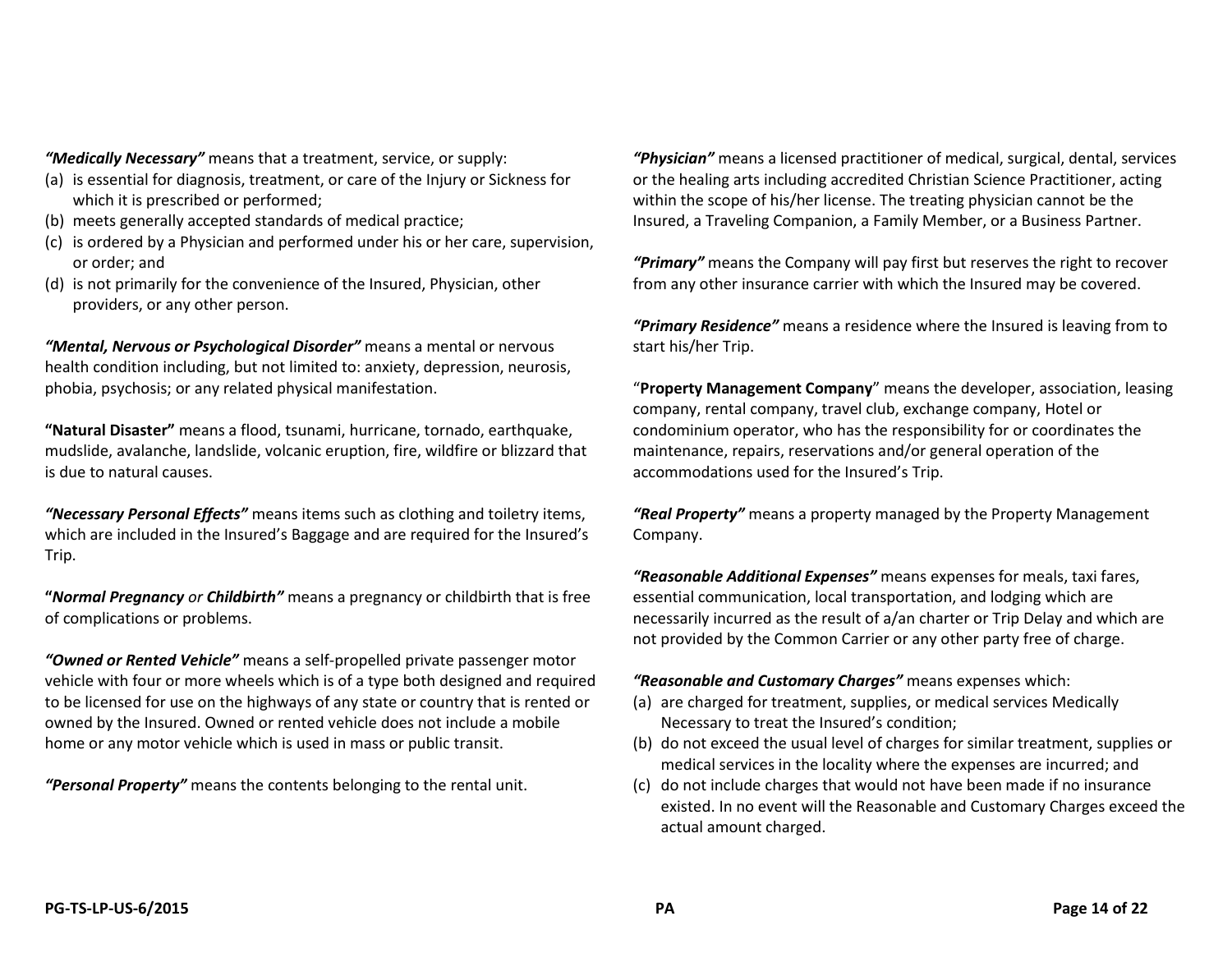**"***Rental Property"* means the rental unit the Insured is booked to occupy during the Stay.

*"Rental Return Date***"** means the return date listed on the car rental agreement.

*"Return Date"* means the date on which the Insured is scheduled to return to the point where the Trip started or to a different specified Return Destination.

*"Return Destination"* means the Insured's Residence or the place to which the Insured expects to return from his/her Trip

*"Schedule"* means the Schedule of Benefits which is shown at the beginning of the Policy.

*"Sickness"* means an illness or disease diagnosed or treated by a Physician after the Insured's effective date of coverage under this Policy.

*"Stay"* means the duration of time from the date the Insured checks in at the Rental Property to the date the Insured checks out of the Rental Property.

*"Strike"* means a stoppage of work which:

- (a) is an unannounced labor disagreement and
- (b) interferes with the normal departure and arrival of a Common Carrier.
- (c) The Insured's Trip Cancellation coverage must be effective prior to when the strike is foreseeable. A strike is foreseeable on the date labor union members vote to approve a strike.

*"Terrorist Incident"* means an act of violence by any person acting on behalf of or in connection with any organization which is generally recognized as having the intent to overthrow or influence the control of any government, other than civil disorder or riot, that is not an act of war, declared or undeclared, that results in Loss of life or major damage to property.

*"Third Party(ies)"*means any person, corporation or other entity (except the Insured, Rental Property and the Company).

*"Transportation"* means any land, sea or air conveyance required to transport the Insured during an Emergency Evacuation. Transportation includes, but is not limited to, air ambulances, land ambulances and private motor vehicles**.**

*"Travel Arranger"* means the travel agent, tour operator, or other entity from which the Insured purchases his/her coverage and includes all officers, employees, and affiliates of the Travel Arranger or tour operator.

*"Travel Insurance Administrator"* means the administrator shown in the Insured's confirmation letter.

*"Traveling Companion"* means up to 7 additional people with whom the Insured has coordinated travel arrangements under the Insured's reservation and intends to travel with during the Trip. A group or tour leader is not considered a traveling companion unless the Insured is sharing room accommodations with the group or tour leader.

*"Trip"* means travel away from home to a Destination outside the Insured's City of residence; the purpose of the trip is business or pleasure; the trip does not exceed 180 consecutive days; the reservation is tracked, paid to and/or managed by the Property Management Company facilitating the enrollment for this plan.

**"Trip Cost"** means the amounts paid for the Trip. Trip Cost also includes prepaid, non-refundable airfare, and rental car charges booked independently of the Property Management Company and/or Travel Arranger.

*"Unforeseen"* means not anticipated or expected and occurring after the effective date of coverage.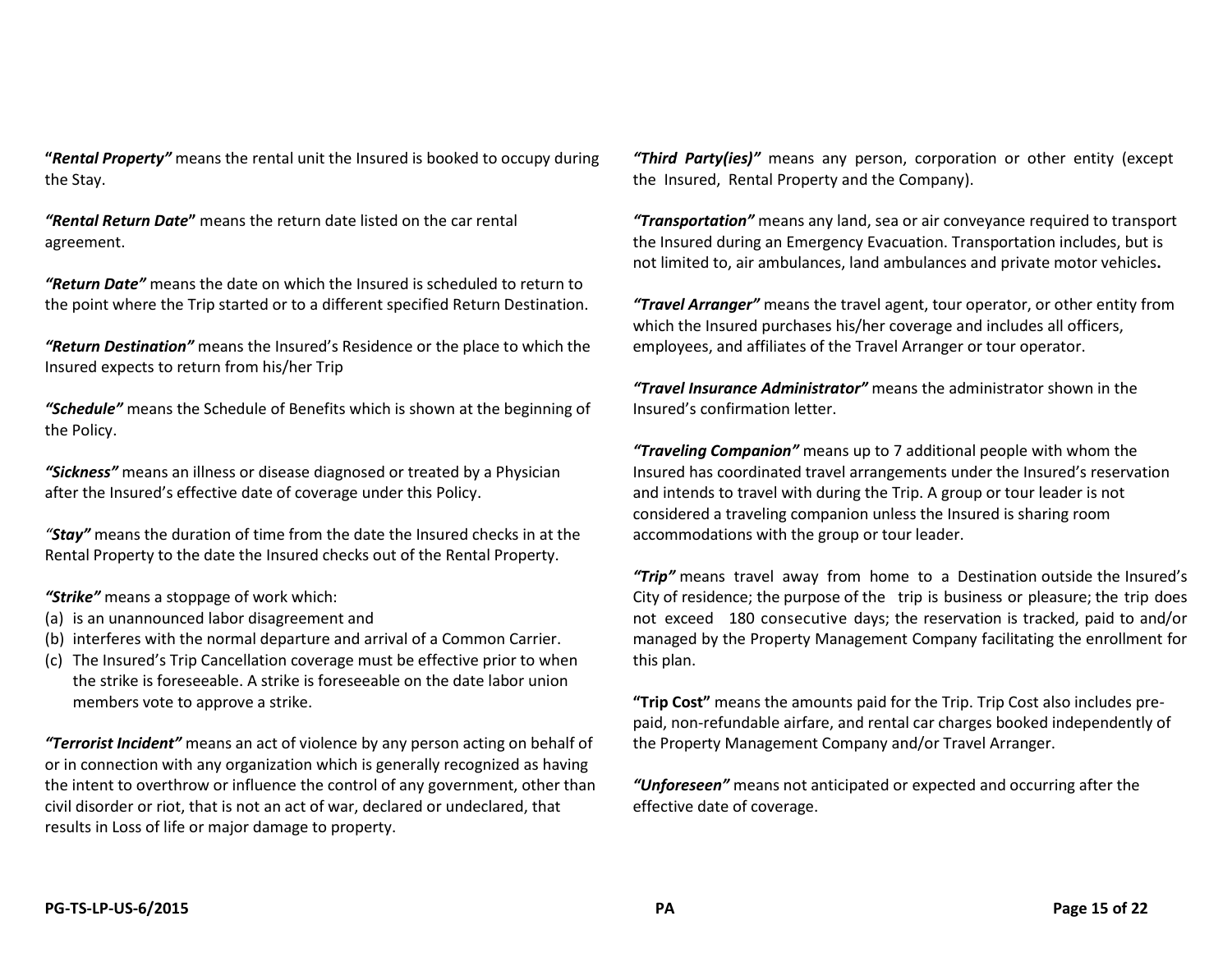*"Uninhabitable"* means (1) the building structure itself is unstable and there is a risk of collapse in whole or in part; (2) there is exterior or structural damage allowing elemental intrusion, such as rain, wind, hail or flood; (3) immediate safety hazards have yet to be cleared, such as debris or downed electrical lines; (4) the property is without electricity, gas, sewer service or water; or (5) the Destination is Inaccessible.

*"Unused"* means the Insured's financial Loss of any whole, partial or prorated prepaid nonrefundable components of a Trip that are not depleted or exhausted.

#### **EXCLUSIONS AND LIMITATIONS**

#### **GENERAL EXCLUSIONS**

This plan does not cover any loss caused by or resulting from:

- (a) intentionally self-inflicted Injury, suicide, or attempted suicide of the Insured, Traveling Companion while sane or insane;
- (b) Normal Pregnancy or Childbirth, other than Unforeseen Complications of Pregnancy, fertility treatments, or elective abortion, of the Insured, a Traveling Companion or a Family Member;
- (c) participation in professional athletic events*;* motor sport, or motor racing, including training or practice for the same; sky diving, parachuting, hang gliding, bungee cord jumping, heli-skiing, spelunking; extreme snow-skiing, parkour;
- (d) mountaineering where ropes or guides are normally used. The ascent or descent of a mountain requiring the use of specialized equipment, including but not limited to pick-axes, anchors, bolts, crampons, carabineers, and lead or top-rope anchoring equipment;
- (e) war or act of war, whether declared or not, civil disorder (unless specifically covered herein), riot, or insurrection;
- (f) operating or learning to operate any aircraft, as student, pilot, or crew;
- (g) air travel on any air-supported device, other than a regularly scheduled airline or air charter company;
- (h) commission of or attempt to commit a felony by the Insured;
- (i) Mental, Nervous or Psychological Disorder ;
- (j) if the Insured's tickets do not contain specific travel dates (open tickets);
- (k) being under the influence of drugs or narcotics, unless administered upon the advice of a Physician or intoxication above the legal limit;
- (l) military duty;
- (m) participation in underwater activities or scuba diving (if the depth exceeds 66 feet or more);
- (n) any Loss that occurs at a time when this coverage is not in effect;
- (o) traveling for the purpose of securing medical treatment;
- (p) any Trip taken outside the advice of a Physician;
- (q) a diagnosed Sickness from which no recovery is expected and which only palliative treatment is provided and which carries a prognosis of death within12 months of the Insured's coverage effective date;
- (r) Sickness, Injury or death if insurance is purchased after entering a hospice facility or receiving hospice treatment;
- (s) Elective Treatment and Procedures;
- (t) **PRE-EXISTING MEDICAL CONDITION EXCLUSION:** The Company will not pay for any loss or expense incurred as the result of an Injury, Sickness or other condition (including any condition from which death ensues) of an Insured, Traveling Companion, which, within the 60 day period immediately preceding and including the Insured's coverage effective date: (a) first manifested itself, worsened, became acute or had symptoms which would have prompted a reasonable person to seek diagnosis, care or treatment; (b) for which care or treatment was given or recommended by a Physician; (c) required taking prescription drugs or medicines, unless the condition for which the drugs or medicines are taken remains controlled without any change in the required prescription drugs or medicines.

#### **PRE-EXISTING MEDICAL CONDITION EXCLUSION WAIVER**

The Company will waive the pre-existing medical condition exclusion if the following conditions are met:

- (1) This plan is purchased within 3 days of Final Trip Payment;
- (2) All Insured's are medically able to travel when this plan cost is paid.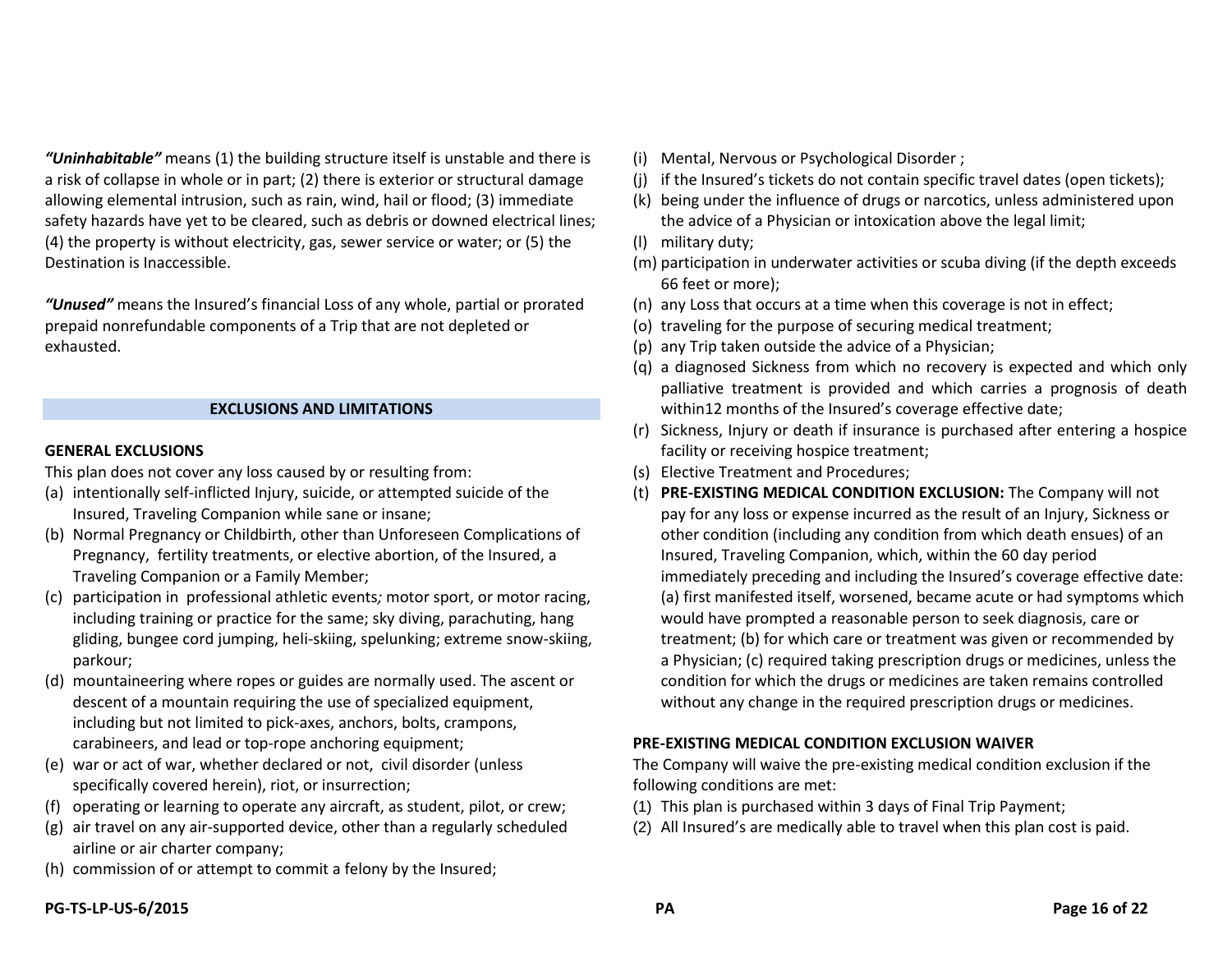#### *The following exclusions apply to Baggage/Personal Effects, Sporting and Baggage Delay:*

Benefits will not be provided for any Loss, or damage to, caused by, or resulting in whole or in part from:

- (a) animals, rodents, insects or vermin;
- (b) motor vehicles, aircraft, boats, boat motors, ATV's and other conveyances;
- (c) the replacement of artificial prosthetic devices, false teeth, any type of eyeglasses, sunglasses, contact lenses, or hearing aids;
- (d) keys, notes, securities, accounts, currency, deeds, food stamps, bills, credit cards, or other evidences of debt, tickets, and other travel documents (except passports and visas);
- (e) money, stamps, stocks and bonds, postal or money orders;
- (f) property shipped as freight, or shipped prior to the Departure Date;
- (g) contraband, illegal transportation or trade;
- (h) items seized by any government, government official or customs official;
- (i) art objects or musical instruments;
- (j) property used in trade, business or for the production of income.
- (k) natural defect or damage sustained due to any process or repair;
- (l) defective materials or craftsmanship;
- (m) inherent vice or damage;
- (n) electrical current, including electric arcing that damages or destroys electrical devises or appliances.
- (o) normal wear and tear;
- (p) deterioration; or
- (q) household furniture.

### *The following limitations and exclusions apply to Car Rental Collision Coverage:*

Coverage is not provided for any loss to, or due to:

- (a) the Insured or his/her Traveling Companion violating the rental agreement;
- (b) rentals of campers, trailers, off road vehicles, used for off-road purposes motor bikes, motorcycles, recreational vehicles, or Exotic Vehicles;
- (c) any obligation the Insured or his or her Traveling Companion assumes under any agreement except insurance collision deductible;
- (d) failure to report the Loss to the proper local authorities and the rental car company;
- (e) damage to any other vehicle, structure, or person as a result of a covered Loss;
- (f) participation in contests of speed, motor sport or motor racing including training or practice for the same;
- (g) driving under the influence of alcohol;
- (h) being under the influence of drugs or intoxicants, unless prescribed by a Physician;
- (i) war or act of war, whether declared or not, civil disorder, riot or insurrection;
- (j) Injury sustained while committing or attempting to commit a crime.
- (k) intentional acts of an Insured;
- (l) gross negligence, willful and wanton conduct by an Insured;
- (m) a rental from any source other than a state or government appointed and licenses rental care provider (where applicable).

#### *The following exclusions also apply to Security Deposit Protection*

Benefits will not be provided for any loss or damage due to**:**

- (a) Natural Disaster;
- (b) intentional acts of an Insured;
- (c) gross negligence, Willful and Wanton conduct by an Insured;
- (d) any cause, if the Insured does not report the loss or damage to the staff of the Rental Property within 3 days of the Stay check-out date;
- (e) normal wear and tear of the Rental Property unit;
- (f) loss of use of the Rental Property unit;
- (g) Theft or damage to any property owned by or brought by an Insured onto the Rental Property premises;
- (h) Theft or damage caused by anyone visiting other than an Insured;
- (i) Theft without a valid police report;
- (j) damage without a valid police report unless the damage is caused by an Insured;
- (k) damage in a Rental Property unit if the number of persons occupying the unit exceeds that unit's occupancy limit; or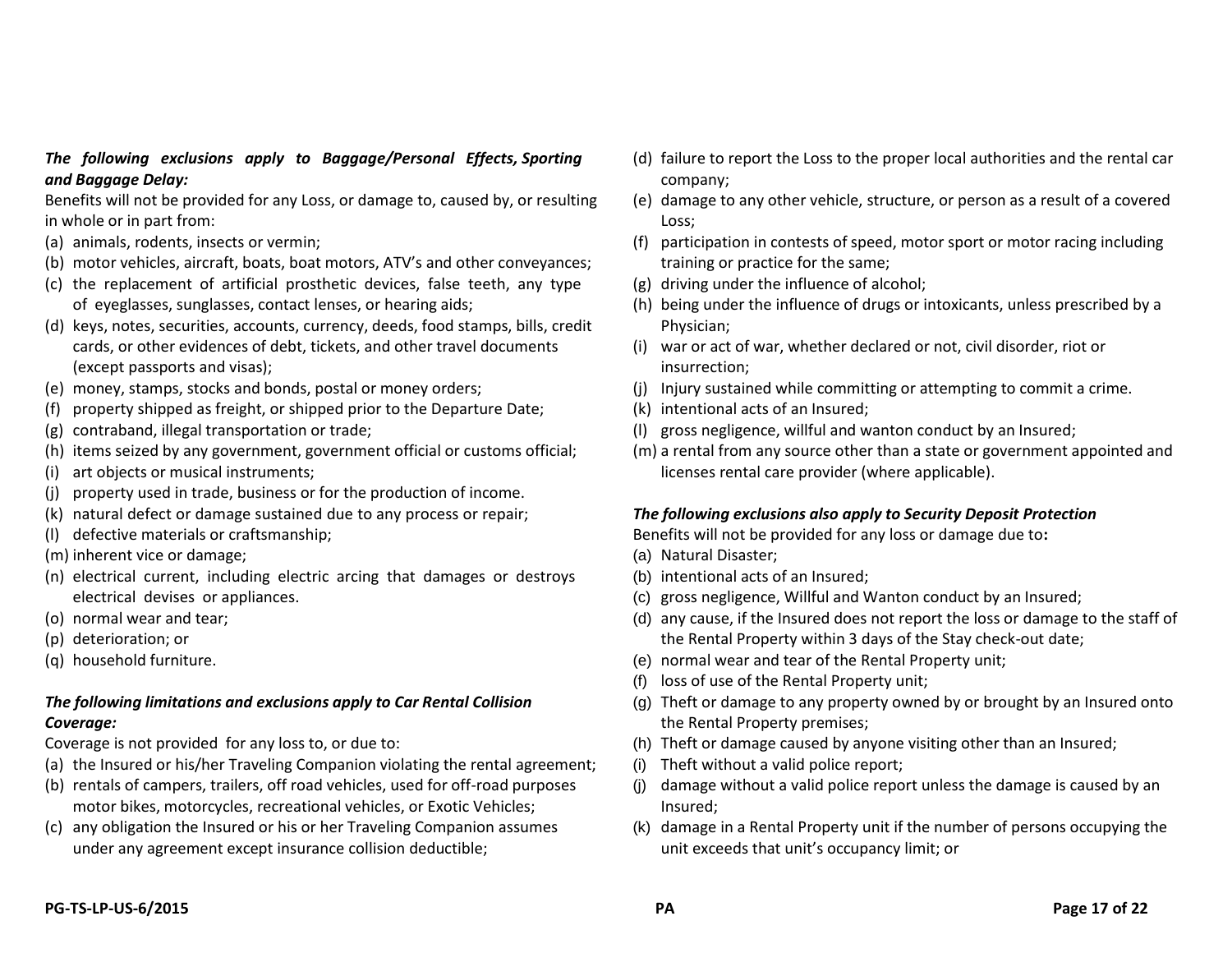any damage that occurs if the Insured is in violation of the lease agreement or conditions for use of the Rental Property.

#### *The following exclusions also apply to Accidental Death and Dismemberment:* Benefits will not be provided for the following:

(a) loss caused by or resulting directly or indirectly from Sickness or disease of any kind;

#### **MAXIMUM LIMIT OF LIABILITY:**

#### All limits are applied per Trip.

The Company's Maximum Limit of liability resulting from the same occurrence will be \$10,000,000 under all Vacation Rental Program plans. If Loss for all Insureds from such an occurrence exceeds \$10,000,000 the Company will pay each Insured that proportion of the Benefits stated which \$10,000,000 bears to the total Loss of all persons the Company insures under all travel and flight insurance in force, under Vacation Rental Program plans. The Company will pay no more than \$500,000 per occurrence, under the Vacation Rental Program plans, to or on account of any person insured under the Vacation Rental Program plans.

#### **PAYMENT OF CLAIMS**

**Claim Procedures: Notice of Claim:** The Insured must call the Travel Insurance Administrator as soon as reasonably possible, and be prepared to describe the Loss, the name of the company that arranged the Trip (i.e., tour operator, Cruise line, or charter operator), the Trip dates, purchase date and the amount that the Insured paid. The Travel Insurance Administrator will fill in the claim form and forward it to the Insured for his or her review and signature. The completed form should be returned to the Travel Insurance Administrator (telephone 1.855.205.6054).

**Claim Procedures: Proof of Loss:** The claim forms must be sent back to the Travel Insurance Administrator no more than 90 days after a covered Loss occurs or ends, or as soon after that as is reasonably possible. All claims under this Policy must be submitted to the Travel Insurance Administrator no later than one year after the date of Loss or insured occurrence or as soon as reasonably possible. If the Travel Insurance Administrator has not provided claim forms within 15 days after the notice of claim, other proofs of Loss should be sent to the Travel Insurance Administrator by the date claim forms would be due. The proof of Loss should include written proof of the occurrence, type and amount of Loss, the Insured's name, the participating organization name, and policy number. The Insured must return all unused, non-refundable tickets.

**Payment of Claims: When Paid:** Claims will be paid as soon as the Travel Insurance Administrator receives complete proof of Loss.

#### **Payment of Claims: To Whom Paid:**

Benefits are payable to the Insured who applied for coverage and paid any required plan cost. Any benefits payable due to that Insured's death will be paid to the Insured's estate, unless written notice of a designated beneficiary is provided to the Company.

Medical Expense Emergency Evacuation benefits may be payable directly to the provider.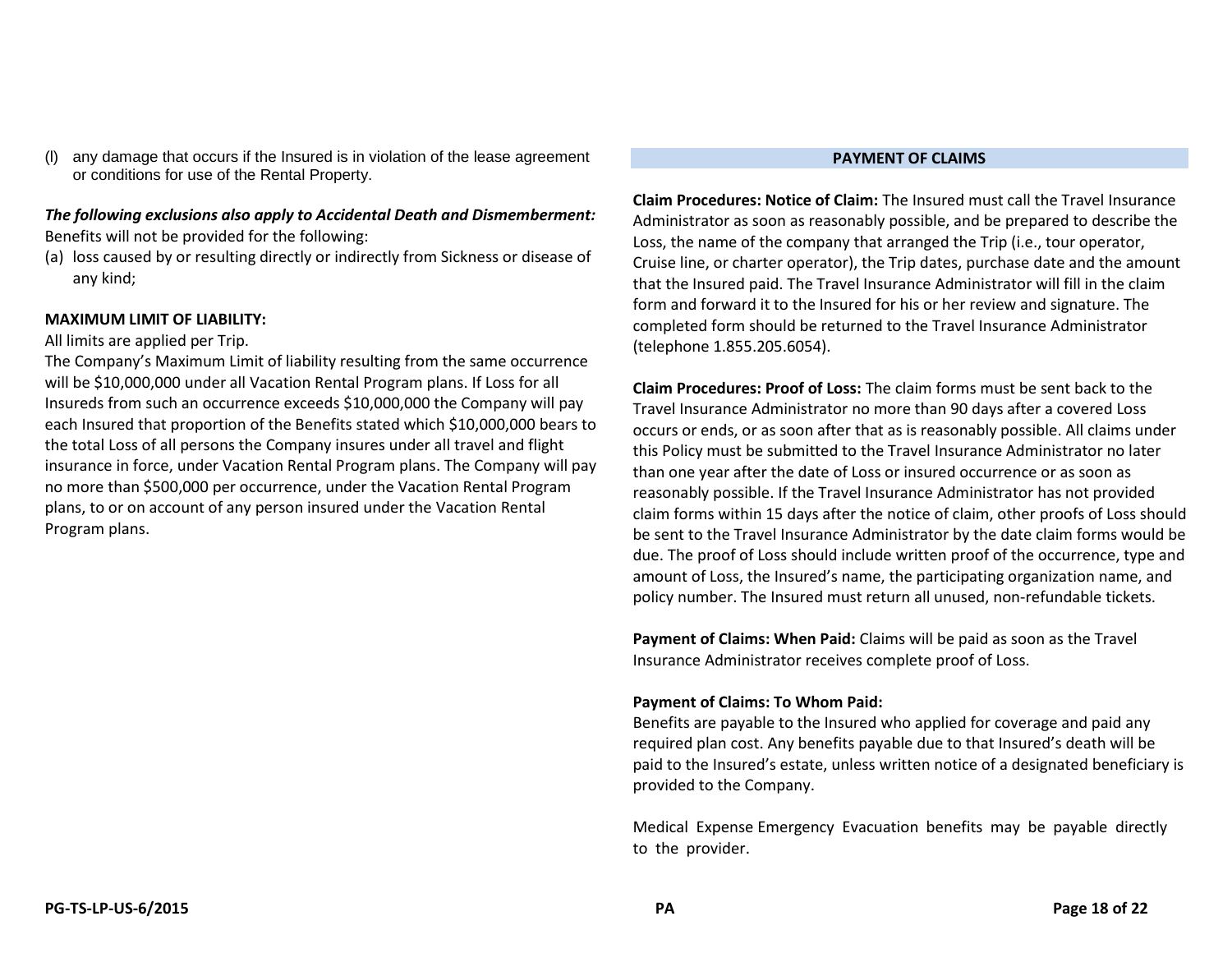However, the provider: (a) must comply with the statutory provision for direct payment; and (b) must not have been paid from any other sources.

**Trip Cancellation and Trip Interruption Proof of Loss:** The Insured must provide the Travel Insurance Administrator documentation of the cancellation or interruption and proof of the expenses incurred. The Insured must provide proof of payment for the Trip such as canceled check or credit card statements, proof of refunds received, copies of applicable tour operator or Common Carrier cancellation policies, and any other information reasonably required to prove the Loss. Claims involving Loss due to Sickness, Injury, or death require signed patient (or next of kin) authorization to release medical information and an attending Physician's statement. The Insured must provide the Travel Insurance Administrator with all unused air, rail, Cruise, or other tickets if he/she is claiming the value of those unused tickets.

**Trip Inconvenience Proof of Loss:** The Insured must provide the Travel Insurance Administrator documentation of the resort or course closure or delay to Return Destination.

**Trip Delay Proof of Loss:** The Insured must provide the Travel Insurance Administrator documentation of the delay from the airline, charter, cruise line, etc., as to the reason for the delay and proof of the expenses incurred. The Insured must provide the Travel Insurance Administrator with all original receipts, copies of receipts, or a list of the expenses incurred that gives the amount paid, what the payment was for, and the date of the payment.

#### **Baggage and Personal Effects Proof of Loss:** The Insured Must:

- (a) report theft Losses to police or other local authorities as soon as possible;
- (b) take reasonable steps to protect his/her Baggage or equipment from further damage and make necessary and reasonable temporary repairs; (The Company will reimburse the Insured for those expenses. The Company will not pay for further damage if the Insured fails to protect his/her Baggage or equipment);
- (c) allow the Company to examine the damaged Baggage and/or the Company may require the damaged item to be sent in the event of payment;
- (d) send sworn proof of Loss as soon as possible from date of Loss, providing amount of Loss, date, time, and cause of Loss, and a complete list of damaged or lost items; and
- (e) in the event of theft or unauthorized use of the Insured's credit cards, the Insured must notify the credit card company immediately to prevent further unlawful activity.

**Baggage and Sporting Equipment Delay Proof of Loss:** The Insured must provide documentation of the delay or misdirection of the Baggage and/or sporting equipment by the Common Carrier and receipts for the Necessary Personal Effects and sporting equipment rental purchases.

**Car Rental Collision Coverage Proof of Loss:** The Insured must: take all reasonable, necessary steps to protect the vehicle and prevent further damage to it; report the Loss to the appropriate local authorities and the rental company as soon as possible; obtain all information on any other party involved in a traffic accident, such as name, address, insurance information, and driver's license number; and provide the Travel Insurance Administrator all documentation such as rental agreement, police report, and damage estimate.

**Pet Cover Proof of Loss:** The Insured must provide the following: Written confirmation of the reasons for delay from the Common Carrier whose delay resulted in the Loss, including but not limited to; scheduled departure and return times and actual departure and return times; written confirmation from the kennel advising the original pick-up date and the actual pick-up date.

**Security Deposit Protection Notice of Loss:** All damage for which a claim may be made under this coverage must be reported by the Insured to the rental agency no later than 3 days of the Stay check-out date. Only those damages/Losses reported on the original claim submission will be reviewed. The Travel Insurance Administrator will have the sole authority to determine the extent of repairs necessary.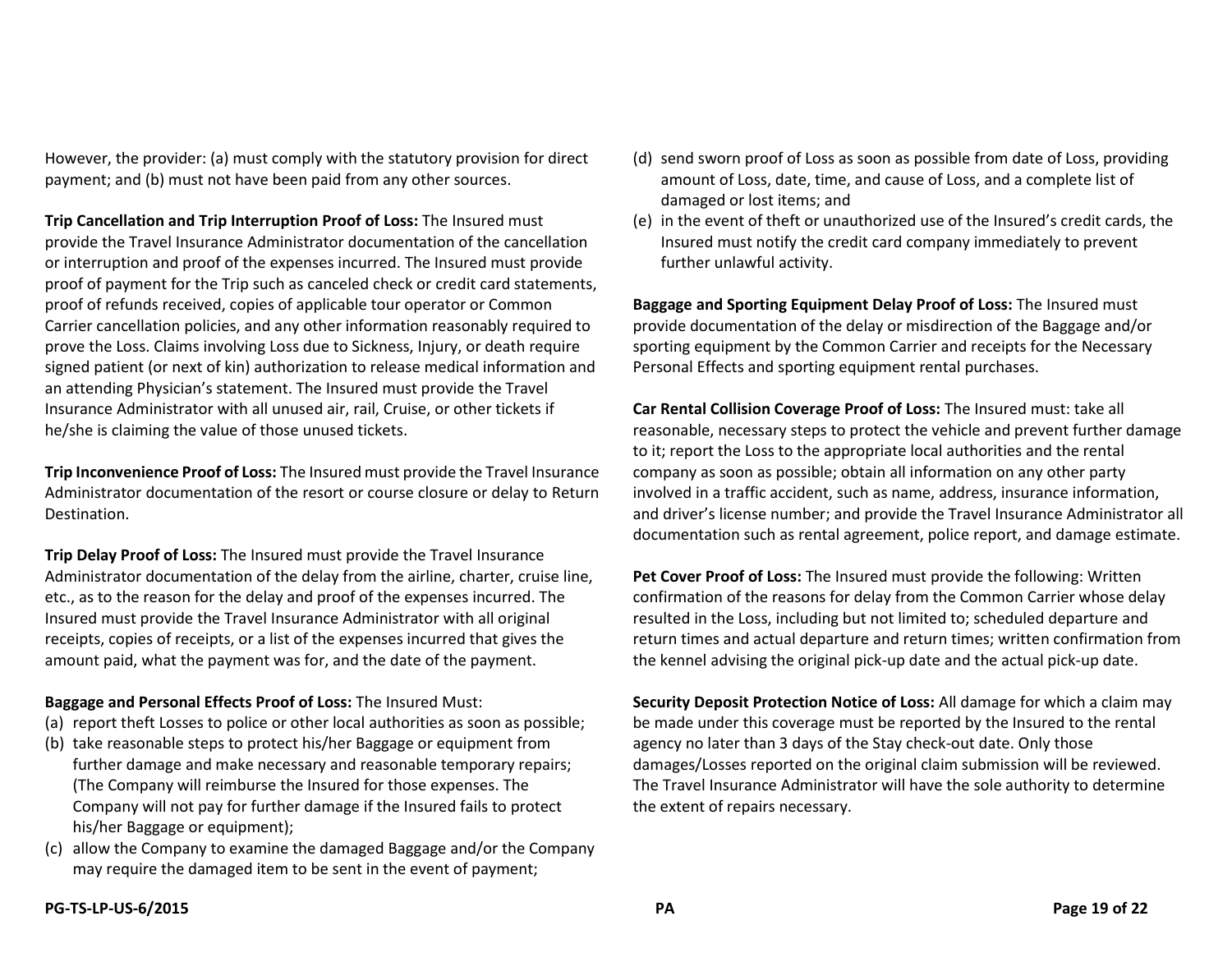**The following provisions apply to Baggage/Personal Effects, Baggage Delay and Car Rental Collision Coverage:**

**Notice of Loss**. If the Insured's property covered under this Policy is lost or damaged, the Insured must:

- (a) notify the Travel Insurance Administrator as soon as possible;
- (b) take immediate steps to protect, save and/or recover the covered property;
- (c) give immediate notice to the carrier or bailee who is or may be liable for the Loss or damage;
- (d) notify the police or other authority in the case of robbery or theft within 24 hours.

**Proof of Loss**. The Insured must furnish the Travel Insurance Administrator with proof of Loss. Proof of Loss includes police or other local authority reports or documentation from the appropriate party responsible for the Loss. It must be filed within 90 days from the date of Loss. Failure to comply with these conditions shall not invalidate any claims under this Policy.

**Settlement of Loss**. Claims for damage and/or destruction shall be paid immediately after proof of the damage and/or destruction is presented to the Travel Insurance Administrator. Claims for lost property will be paid after the lapse of a reasonable time if the property has not been recovered. The Insured must present acceptable proof of Loss and the value.

**Valuation**. The Company will not pay more than the Actual Cash Value of the property at the time of Loss. At no time will payment exceed what it would cost to repair or replace the property with material of like kind and quality.

**Disagreement Over Size of Loss**. If there is a disagreement about the amount of the Loss, either the Insured or the Company can make a written demand for an appraisal. After the demand, the Insured and the Company each select their own competent appraiser. After examining the facts, each of the two appraisers will give an opinion on the amount of the Loss. If they do not agree, they will select an arbitrator. Any figure agreed to by 2 of the 3 (the appraisers and the arbitrator) will be binding. The appraiser selected by the Insured is paid

by the Insured. The Company will pay the appraiser it chooses. The Insured will share with the Company the cost for the arbitrator and the appraisal process.

**Benefit to Bailee**. This insurance will in no way inure directly or indirectly to the benefit of any carrier or other bailee.

**Medical Expense, Emergency Evacuation and Repatriation of Remains and Accidental Death & Dismemberment Proof of Loss:** The Insured must provide the Travel Insurance Administrator with: (a) all medical bills and reports for medical expenses claimed; and (b) a signed patient authorization to release medical information to the Travel Insurance Administrator.

#### **The following provision applies to Accident/Sickness Medical Expense, Baggage/Personal Effects, Sporting Equipment and Car Rental Collision Coverage:**

**Subrogation -** To the extent the Company pays for a Loss suffered by an Insured, the Company will take over the rights and remedies the Insured had relating to the Loss. This is known as subrogation. The Insured must help the Company preserve its rights against those responsible for its Loss. This may involve signing any papers and taking any other steps the Company may reasonably require. If the Company takes over an Insured's rights, the Insured must sign an appropriate subrogation form supplied by the Company.

As a condition to receiving the applicable benefits listed above, as they pertain to this Subrogation provision, the Insured agrees, except as may be limited or prohibited by applicable law, to reimburse the Company for any such benefits paid to or on behalf of the Insured, if such benefits are recovered, in any form, from any Third Party or Coverage.

The Company will not pay or be responsible, without its written consent, for any fees or costs associated with the pursuit of a claim, cause of action or right by or on behalf of an Insured or such other person against any Third Party or Coverage.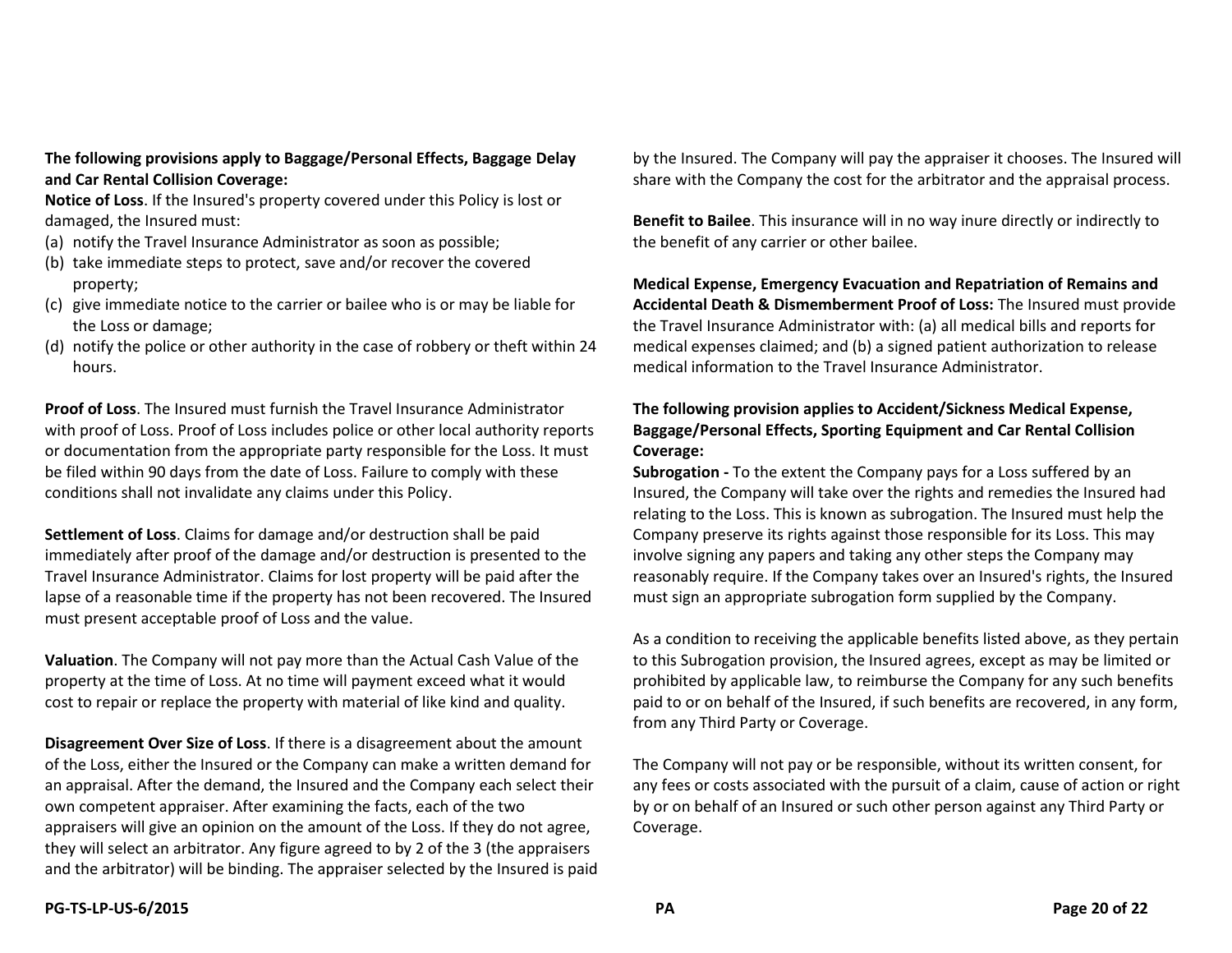**Coverage -** as used in this Subrogation section, means no fault motorist coverage, uninsured motorist coverage, underinsured motorist coverage, or any other fund or insurance policy except coverage provided under this Policy and any fund or insurance policy providing the Insured with coverage for any claims, causes of action or rights the Insured may have against the Company.

**Third Party -** as used in this Subrogation section, means any person, corporation or other entity (except the Insured and the Company).

#### **GENERAL PROVISIONS**

**Entire Contract; Changes.** This Policy, Schedule of Benefits, Application and any attachments are the entire contract of insurance. In the absence of fraud, all statements made by the Insured will be considered representations and not warranties. No agent may change it in any way. Only an officer of the Company can approve a change. Any such change must be shown in this Policy or its attachments.

**Acts of Agents**. No agent or any person or entity has authority to accept service of the required proof of loss or demand arbitration on the Company's behalf nor to alter, modify, or waive any of the provisions of this Policy.

**Company's Recovery Rights**. In the event of a payment under this Policy, the Company is entitled to all rights of recovery that the Insured, or the person to whom payment was made, has against another. The Insured must sign and deliver to the Company any legal papers relating to that recovery, do whatever is necessary to help the Company exercise those rights, and do nothing after the loss to harm the Company's rights. When an Insured has been paid benefits under this Policy but also recovers from another policy, the amount recovered from the other policy shall be held in trust for the Company by the Insured and reimbursed to the Company the extent of the Company's payment.

**Physical Examination and Autopsy.** The Company at its own expense has the right and opportunity to examine the person of any Insured whose Loss is the basis of claim under this Policy when and as often as it may reasonably require during the pendency of the claim and to perform an autopsy in case of death where it is not forbidden by law.

**Beneficiary Designation and Change.** The Insured's beneficiaries are the persons designated by the Insured and on file with the Travel Insurance Administrator or the beneficiaries as shown in the Payment of Claim: To Whom Paid provision.

An Insured over the age of majority and legally competent may change his or her beneficiary designation at any time, without the consent of the designated beneficiaries, unless an irrevocable designation has been made, by providing the Travel Insurance Administrator with a written request for change. When the request is received, whether the Insured is then living or not, the change of beneficiary will relate back to and take effect as of the date of execution of the written request, but without prejudice to the Company on account of any payment made by it prior to receipt of the request.

**Assignment.** An Insured may assign all of his or her rights, privileges and benefits under this Policy. The Company is not bound by an assignment until it receives and files a signed copy. The Company is not responsible for the validity of assignments. The assignee only takes such rights as the assignor possessed and such rights are subject to state and federal laws and the terms of this Policy.

**Conformity with State Statutes.** Any provision of this Policy which, on its effective date, is in conflict with the statutes of the state in which this Policy is delivered is hereby amended to conform to the minimum requirements of those statutes.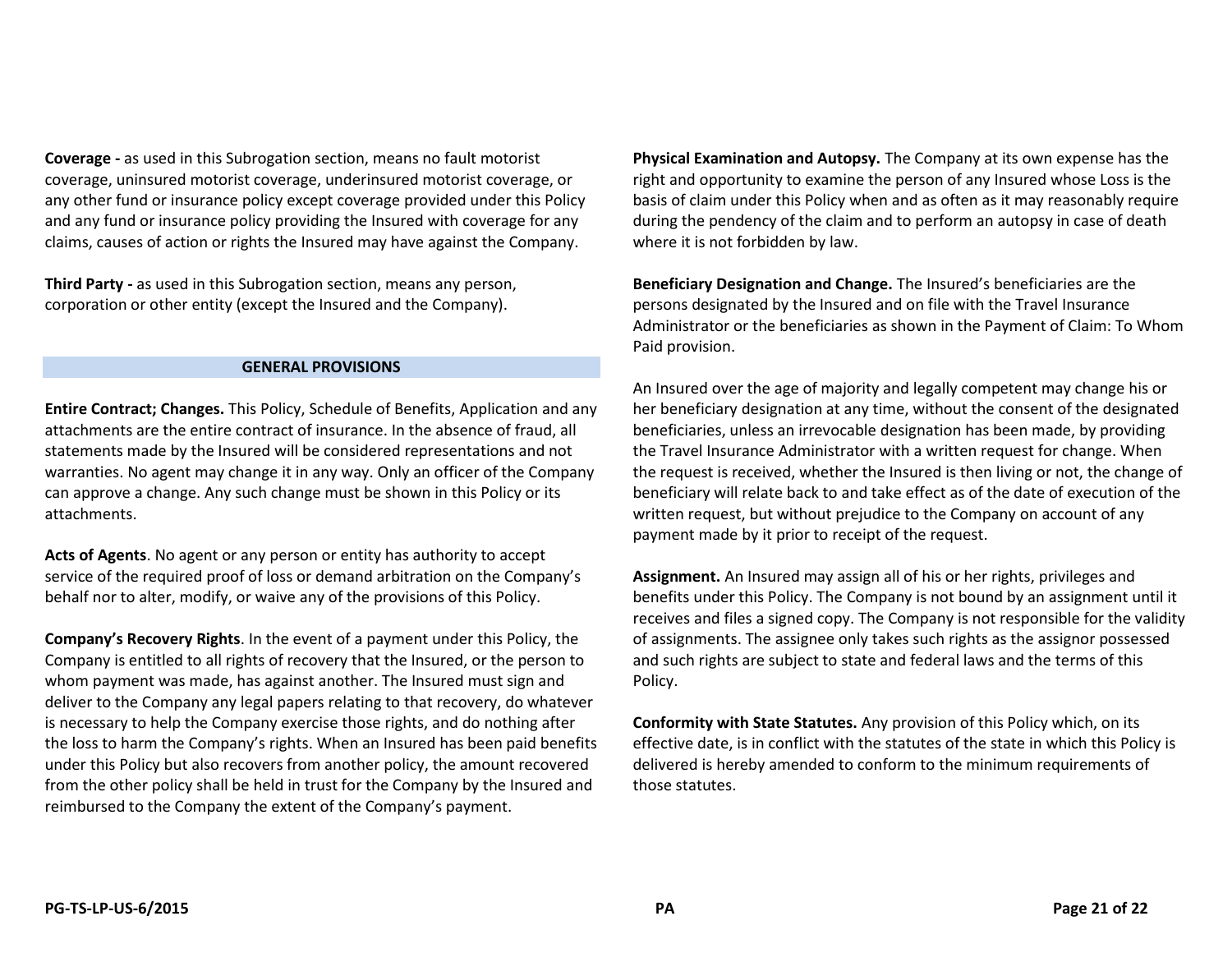**Clerical Error.** Clerical error, whether by the Insured or the Company, will not void the insurance of any Insured if that insurance would otherwise have been in effect nor extend the insurance of any Insured if that insurance would otherwise have ended or been reduced as provided in this Policy.

**Legal Actions**. No action at law or in equity may be brought to recover on this Policy prior to the expiration of 60 days after written proof of Loss has been furnished in accordance with the requirements of this Policy. No such action may be brought after the expiration of 3 years after the time written proof of loss is required to be furnished.

**Concealment or Fraud.** The Company does not provide coverage if the Insured has intentionally concealed or misrepresented any material fact or circumstance relating to this Policy or claim.

**Payment of Premium.** Coverage is not effective unless all premium due has been paid to the Travel Insurance Administrator prior to a date of Loss or insured occurrence.

**Termination of this Policy.** Termination of this Policy will not affect a claim for Loss if coverage was purchased while this Policy was in force.

**Transfer of Coverage.** Coverage under this Policy cannot be transferred by the Insured to anyone else.

**Insurance With Other Insurers.** If there is other valid coverage with another insurer that provides coverage for the same Loss, the Company will pay only the proportion of the Loss that this Company's Limit for that Loss bears to the total limit of all insurance covering that Loss, plus such portion of the premium paid that exceeds the pro-rata portion for the benefits so determined.

**Controlling Law.** Any part of this Policy that conflicts with the state law where this Policy is issued is changed to meet the minimum requirements of that law.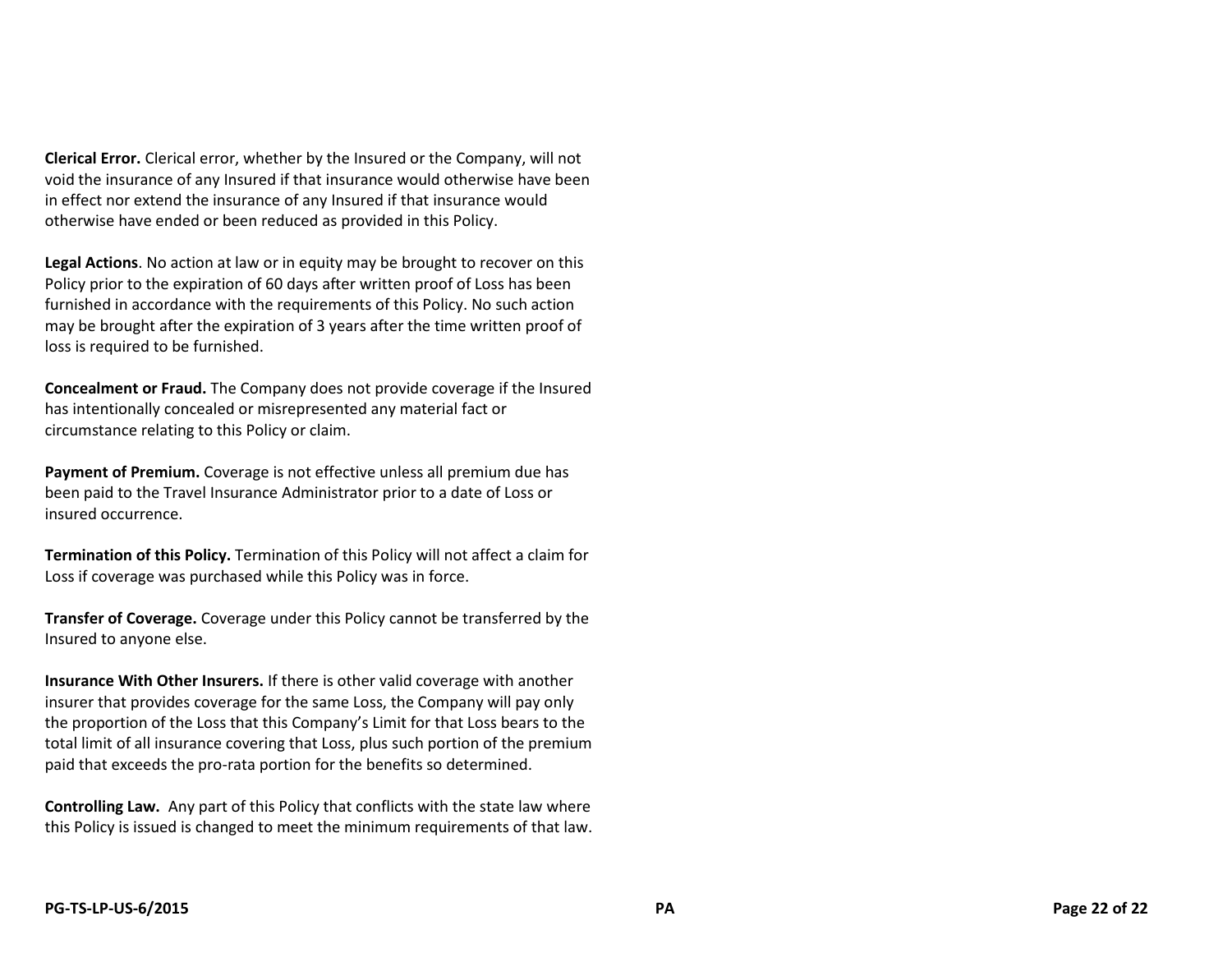

#### **ENDORSEMENT**

**This endorsement, effective 12:01 AM: Forms a part of Policy No.:**

**Issued to:** 

### **By: BERKSHIRE HATHAWAY SPECIALTY INSURANCE COMPANY**

# **PENNSYLVANIA AMENDATORY ENDORSEMENT**

# **THIS ENDORSEMENT CHANGES THE POLICY. PLEASE READ IT CAREFULLY.**

**This endorsement modifies insurance provided under the following:**

#### **INDIVIDUAL TRAVEL PROTECTION INSURANCE POLICY**

**I.** The following is added to the first paragraph of the **ACCIDENTAL DEATH AND DISMEMBERMENT** section:

The 180 day limit does not apply to death which is the direct result of the accident.

**II.** The definition of **"Hospital"** is replaced by the following:

*"Hospital"* means a facility that:

- [(a) is operated according to law and is licensed or approved by the responsible state agency;
- [(b) is primarily engaged in providing medical care and treatment of sick or Injured people on an inpatient basis and for which a charge is made; and
- [(c) provides 24 hour nursing service by or under the supervision of registered nurses (R.N.'s)

A hospital does not include:

- (a) a nursing, convalescent or geriatric unit of a hospital when a patient is confined mainly to receive nursing care;
- (b) a facility that is, other than incidentally, a clinic, a rest home, nursing home, convalescent home, home health care, or home for the aged, nor does it include any ward, room, wing or other section of the hospital that is used for such purposes; or
- (c) any military or veterans hospital or soldiers home or any hospital contracted for or operated by an national government or government agency for the treatment of members or ex-members of the armed forces for which no charge is normally made.
- **III.** The **Claim Procedures: Proof of Loss:** provision in the **PAYMENT OF CLAIMS** section is replaced by the following:

**Claim Procedures: Proof of Loss:** The claim forms must be sent back to the Travel Insurance Administrator no more than 90 days after a covered Loss occurs or ends, or as soon after that as is reasonably possible. Failure to furnish such proof within such time will not invalidate nor reduce any claim if it shall be shown not to have been reasonably possible to furnish such proof during that time. All claims under the Policy must be submitted to the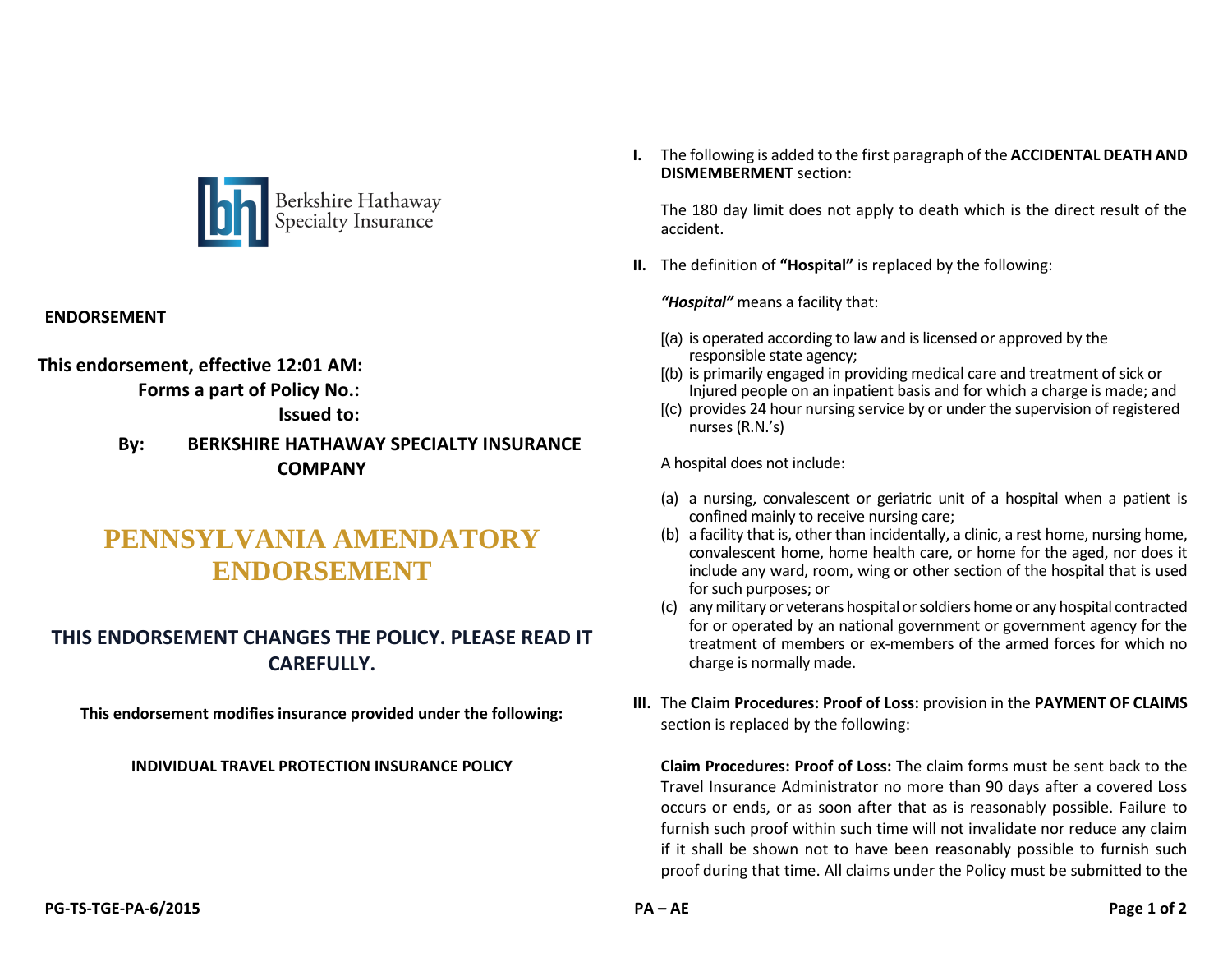Travel Insurance Administrator no later than one year after the date of Loss or insured occurrence or as soon as reasonably possible. If the Travel Insurance Administrator has not provided claim forms within 15 days after the notice of claim, other proofs of Loss should be sent to the Travel Insurance Administrator by the date claim forms would be due. The proof of Loss should include written proof of the occurrence, type and amount of Loss, the Insured's name, the participating organization name, and policy number. The Insured must return all unused, non-refundable tickets. The Company will, no later than the 15th business day after receipt of all of the items, statements and forms the Company requested as necessary to secure final proof of loss, deliver written notification to the Insured of:

- (a) the Company's acceptance of such claim; or
- (b) the Company's rejection of such claim, accompanied by the reason(s) for rejection.

If the Company is unable to accept or reject the claim within the time period specified above, the Company shall notify the Insured of the need for additional time, accompanied by the reason(s) for needing additional time, within 15 business days after receipt of the proof of loss. If the investigation remains incomplete, the Company will, within 30 days from the date of the initial notification and every 45 days thereafter, send to the Insured a letter setting forth the reason(s) additional time is needed for investigation and state when a decision on the claim may be expected.

If, however, the Company has a reasonable basis to believe an Insured has fraudulently caused or contributed to the Loss by arson or other illegal activity, the Company shall provide written notification of its acceptance or rejection of the claim within a reasonable time for full investigation after receipt by the Company of a properly executed proof of loss.

**IV.** The last paragraph of the **Payment of Claims: To Whom Paid** provision in the **PAYMENT OF CLAIMS** section is replaced by the following:

If a benefit is payable to a minor or other person who is incapable of giving a valid release, the Company may pay up to \$1,000 to a relative by blood or connection by marriage who has assumed care or custody of the minor or responsibility for the incompetent person's affairs. Any payment the Company makes in good faith fully discharges the Company to the extent of that payment.

**V.** The following is added to the **PAYMENT OF CLAIMS** section:

**Prejudgment Interest:** If awarded, prejudgment interest will be paid outside the limits of the Policy.

All other terms and conditions of the Policy remain unchanged.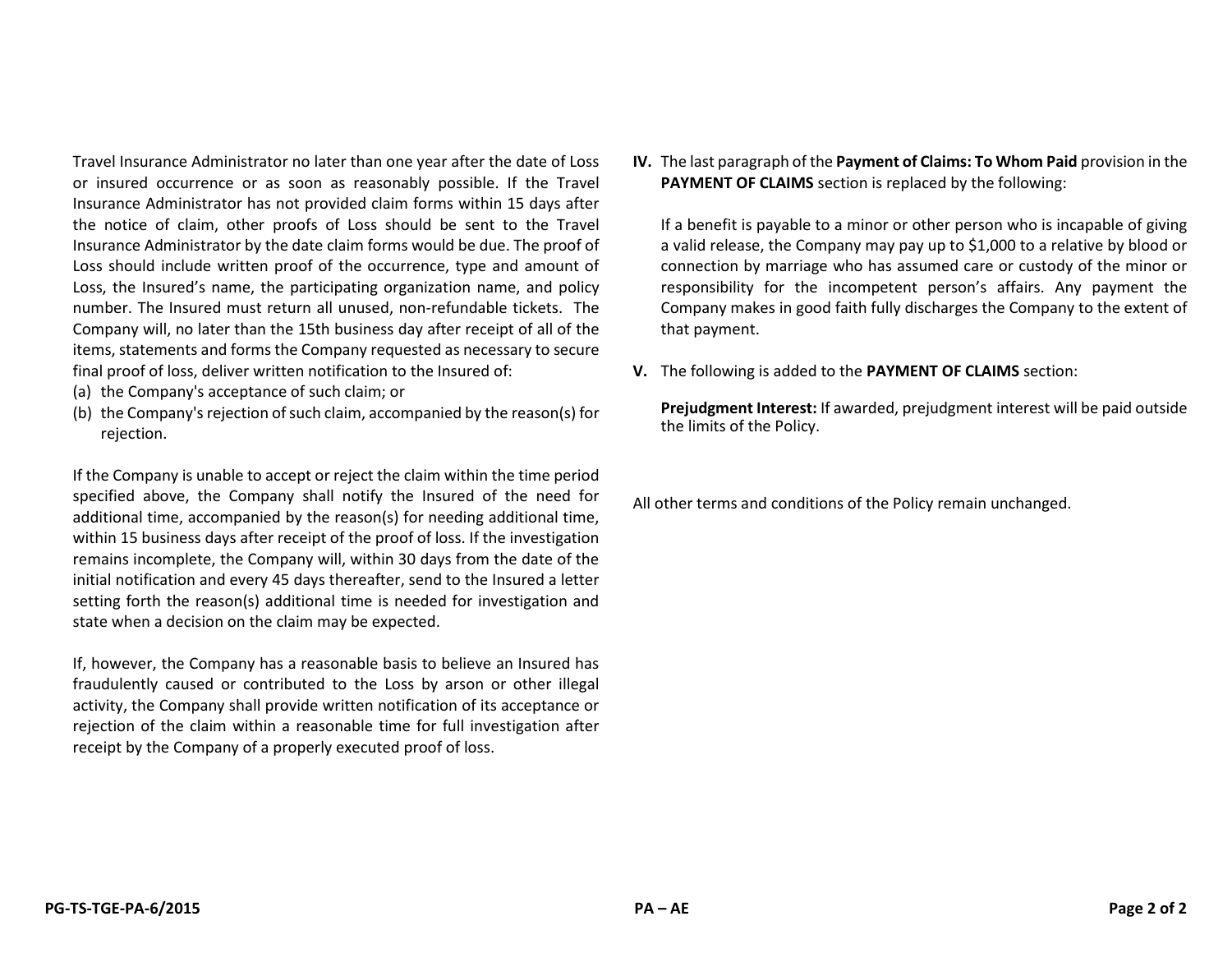

# PRIMARY COVERAGE RIDER

## **THIS RIDER CHANGES THE POLICY. PLEASE READ IT CAREFULLY.**

**This Rider is attached to and made part of your insurance plan. It is subject to all of the provisions, limitations and exclusions of the plan.**

**This rider modifies insurance provided under the following plans:**

**Individual Travel Protection Insurance Policy**

The **EXCESS INSURANCE LIMITATION** Paragraph in **EXCLUSIONS & LIMITATIONS**  is deleted.

All other terms and conditions remain unchanged.